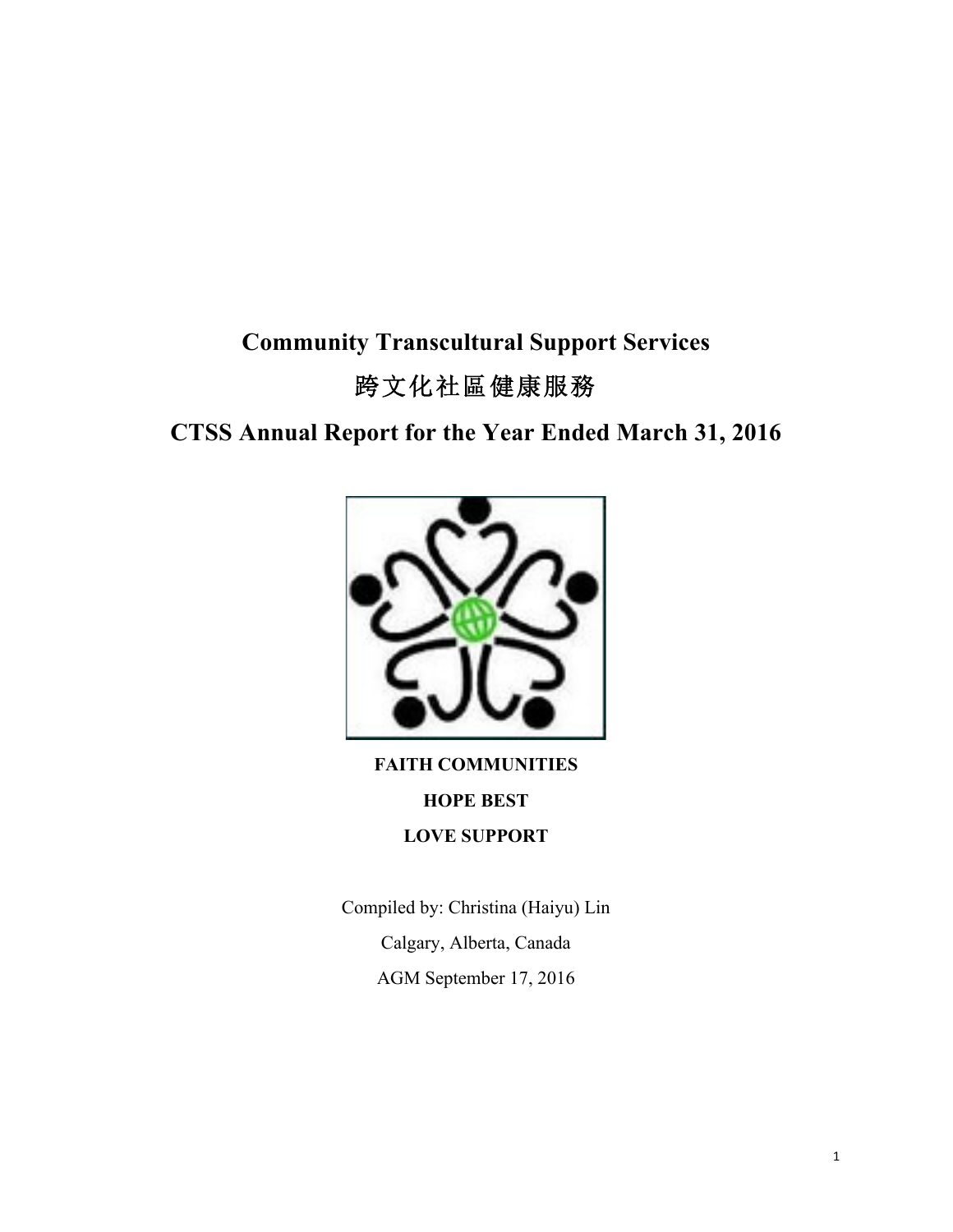## **TABLE OF CONTENTS**

| Message from the Chair of the Board                              | $\overline{3}$ |
|------------------------------------------------------------------|----------------|
| Themes of Community Transcultural Support Services               | $\overline{4}$ |
| Main Objectives of the Community Health Support Services in CTSS | $\overline{4}$ |
| Three Levels of Participatory Community Activities               | 5              |
| Board of Directors of 2016                                       | 6              |
| <b>CTSS Staff Members/Volunteers</b>                             | $6 - 9$        |
| <b>CTSS Organization Service Chart</b>                           | 10             |
| Acknowledgements from Community Leaders                          | $11 - 13$      |
| Sharing from Ethnic Community Members                            | $14 - 17$      |
| Review of 2015 Programs and Services                             | 18             |
| Services in Senior Homes in Calgary, Alberta                     | 19             |
| <b>Educational Workshop Record</b>                               | $20 - 21$      |
| <b>Clients Statistics</b>                                        | 22             |
| Finances                                                         | 23             |
| Medical/Health/Research Institution Partners                     | 24             |
| <b>Community Partners/ Service Locations</b>                     | 24             |
| Board of Directors of 2015                                       | 25             |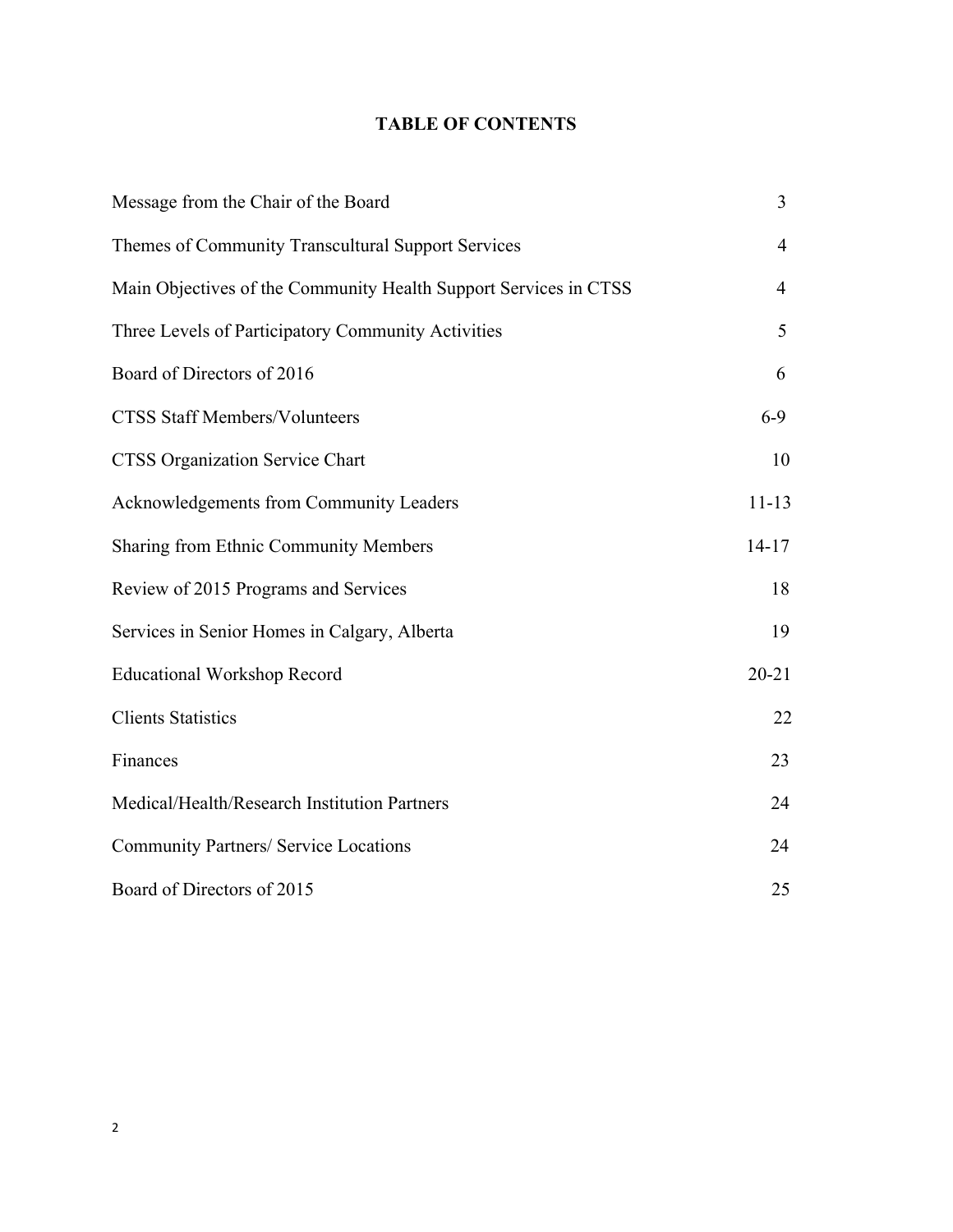#### **MESSAGE FROM THE CHAIR OF THE BOARD**

I am pleased to share the progress of CTSS' community service development in the 2015/2016 annual report with all our supporters.

During the first five years of the establishment of CTSS, we laid the foundations of our community-based health support services by setting our goals, and examined the types of services required to meet the participants' health support needs. As we enter to the sixth year, we want to continue to tailor CTSS services with each of the clients needs. As the numbers of seniors' health support services have increased in demand, we will continue to strive to offer an exceptional experience to each of our clients.

Between 2015 and 2016, most of our resources were focused on collaboration efforts with community leaders to advance the full continuum of health support services towards the goal of improving quality and equality of health information and service access. We have served ethnic minorities, with a focus on older seniors speaking languages other than English, who live in mainstream environments. We have reached the unreached by offering free government social and general health information workshops in various languages; we made friendly visits to the socially exclusive clients by listening to their life stories and sharing in their life experiences; we related to the neglected, who are seen as socially excluded, by expressing our care through visitations to nurture their sense of social inclusion. Cross-cultural health support services are an instrument for outreach to address the importance of social and health information and service needs of diverse minorities. We strive to mitigate health information and service inaccessibility to promote the health of our clients.

The cross-cultural health support service strategy of CTSS is an action by integrating government social and health service organizations and community leaders with ethnic minorities living in mainstream communities. The participation of leaders from government organizations and minority communities is a collective effort to build health communities.

CTSS community health support services is a ministry of community health, which is impactful on health and wellbeing of all. I look forward to continuing to work with all our partners in 2016 to achieve a common goal "health together".

Dr. Amy Ng, Health Administration, RRP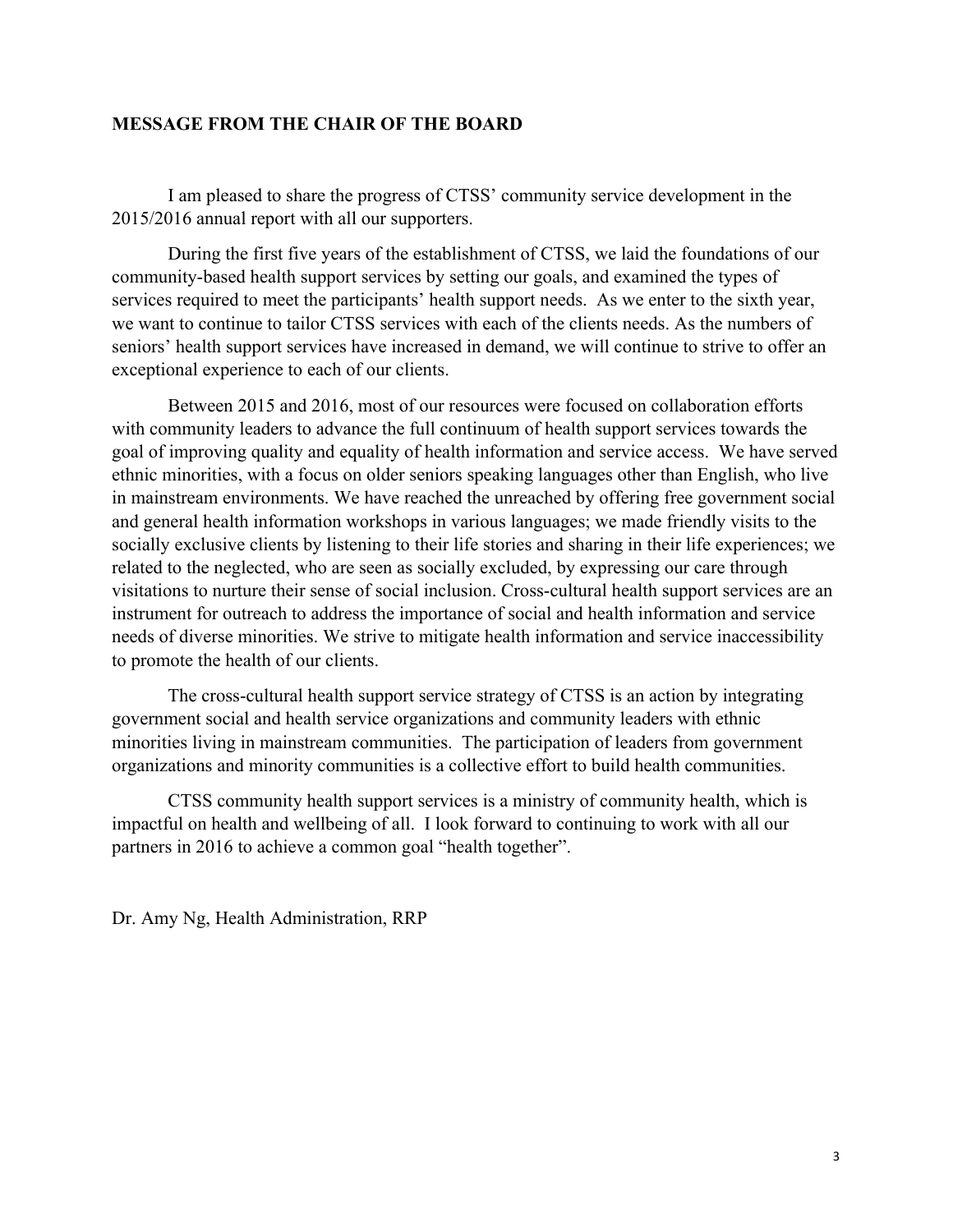## **THE THEMES OF COMMUNITY TRANSCULTURAL SUPPORT SERVICES**

- Response to growing recognition of individuals' self-health care role in community environments;
- A commitment to collaborate on strengthening community health services;
- Increase healthcare professionals' ability to engage in community program and advocacy activities in cross-cultural health environment; planning and implementation of programs and services are related to general health.

## **MAIN OBJECTIVES OF THE COMMUNITY HEALTH SUPPORT SERVICES IN CTSS**

- Increase capacities of communities (including ethno-cultural communities) to contribute the development of community health support services, policies and programs;
- Provide health care professionals with opportunities to share challenges and possible innovative health service practices to improve cross-cultural health care services for strengthening and involving in advocacy and service quality improvement in the regional and local health systems;
- Provide a training platform for lay health workers, community stakeholders and university students as representatives from local communities, involving in service delivery (blood pressure measurement, cancer screening service navigation, chronic illness survivorship supports, nutrition, health related-language learning projects);
- Increase human resources (employment opportunities) in health and community service sector, especially ethno-cultural communities. CTSS health support initiatives recognize that a qualified and equitable distribution of health work force is critical for the achievement of promoting and improving health and community services. A priority of objective of CTSS' partnership' strategy is to address the importance of increasing human resources, and to strengthen general work force during the national and Alberta's economic down turn over the year; for instances, Canada summer job program, mentorship and leadership programs as well as others.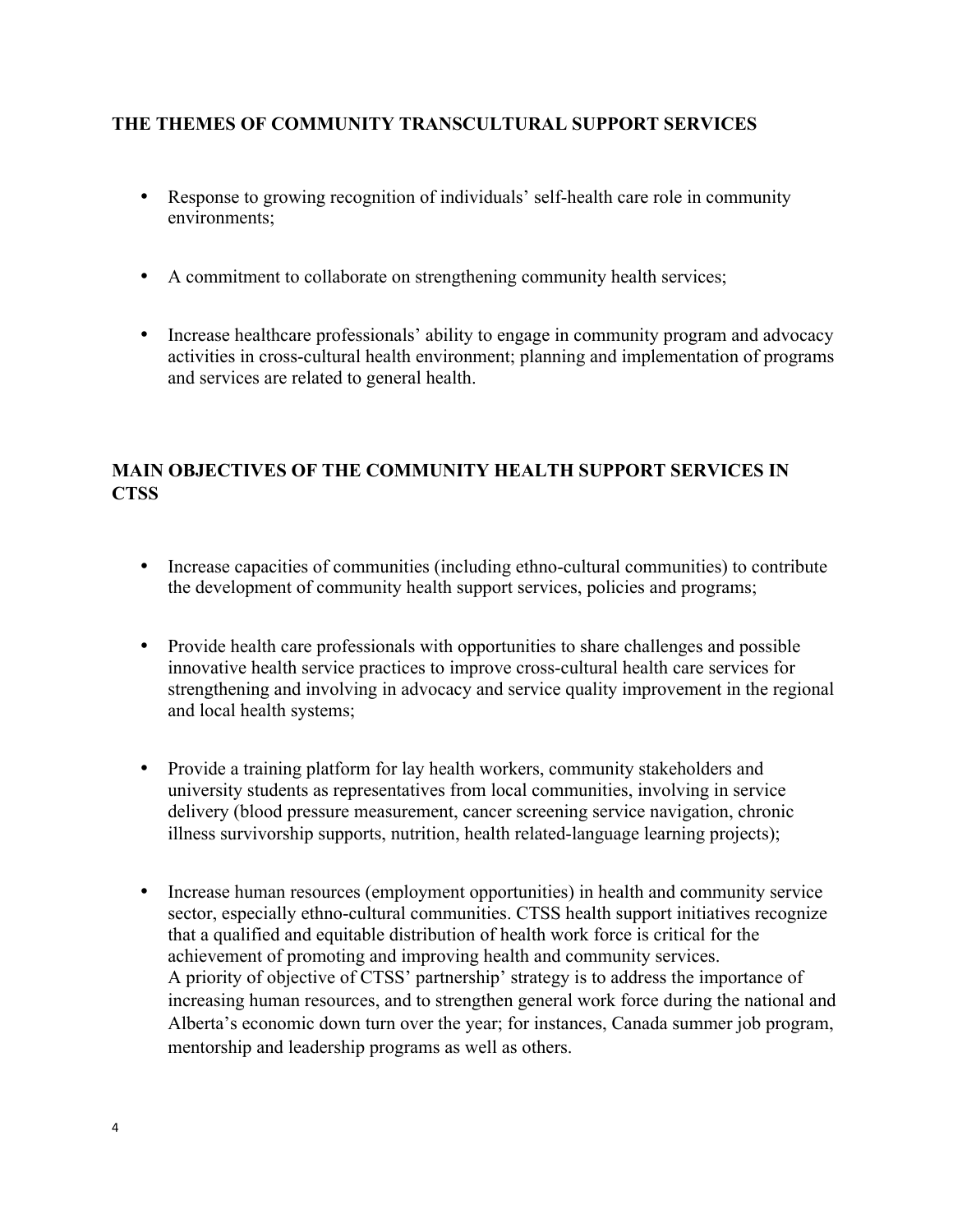## **THREE LEVELS OF PARTICIPATORY COMMUNITY ACTIVITIES**

To achieve the above mentioned objectives, CTSS community health support services has divided into three levels of participatory community activities:

- 1. General health program activities included health education information workshops, health supportive care (recreation and group programs) and service navigations in various languages if needed.
- 2. Interactions between and among the health partners within health care organizations.

3. The community service implementation defines local health and community services. By using the community service plan containing an evaluation scheme, we, evaluators of CTSS, examined impacts of the community-based health support activities, and provided analysis on how the services influenced community members' long term health, as well as the development health partners over time.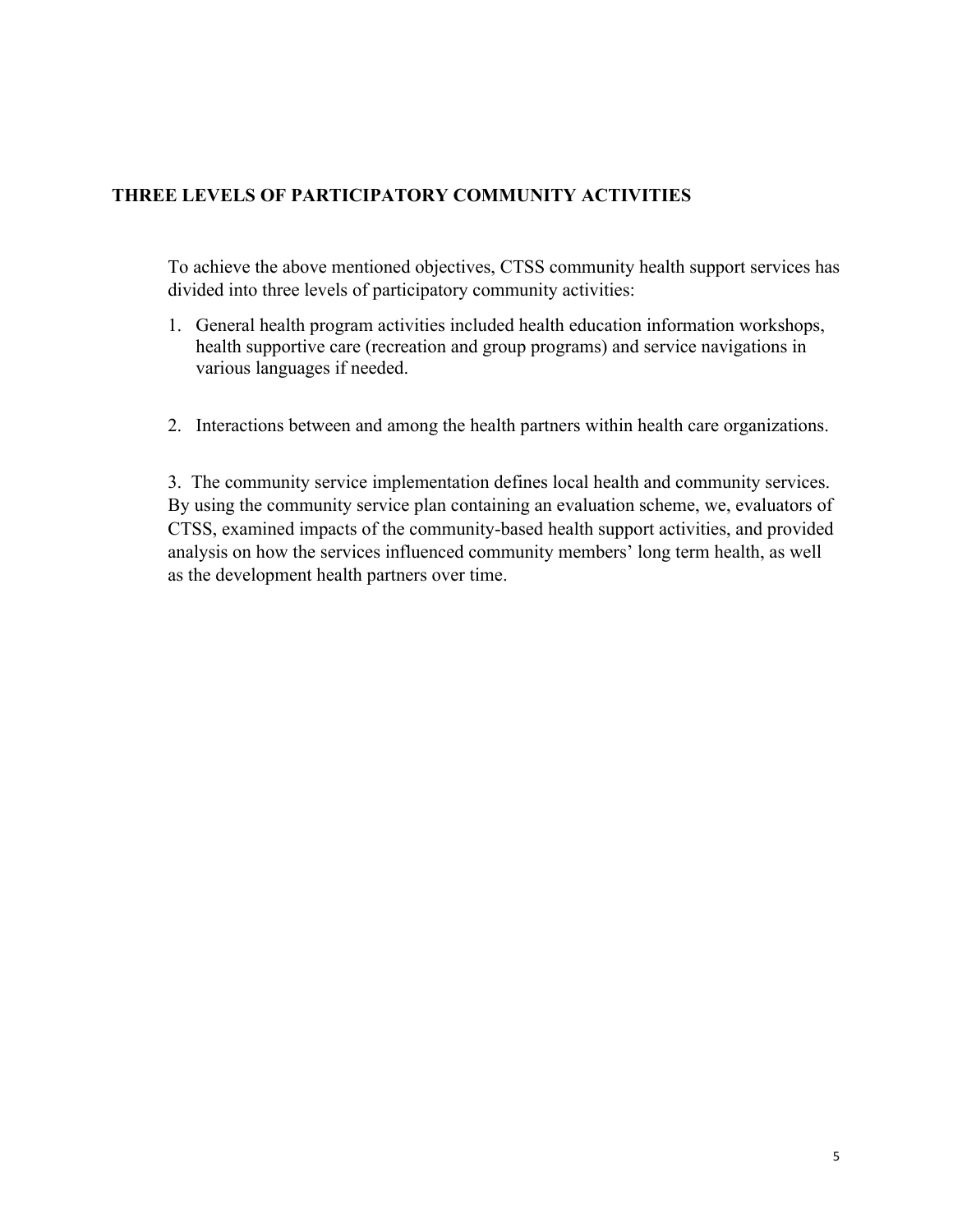#### **BOARD OF DIRECTORS 2016-2017**

| Dr. Amy Ng                | Chairman                     |
|---------------------------|------------------------------|
| Mr. Joseph Tse            | Treasurer, Board advisor     |
| Mrs. Teresa Chow          | Secretary, Board advisor     |
| Ms. Shu-ju (Susanna) Chan | Administrator, Board advisor |

#### **CTSS STAFF MEMBERS/VOLUNTEERS**

## **Employee(s)**

Amy Ng, Doctor in Health Administration (major in public health), RRP.

Yvonne Chan, summer student employee (from May – July, 2015)

#### **Contract workers**

Aurora Qleynick, low-income children program assistant of CN funded project (Ended January, 2016); university student

Austin So, health program and service support; Senior High School Graduate

Eunice Christen, health programs and service assistant (Ended September, 2015)

Grace Han, health support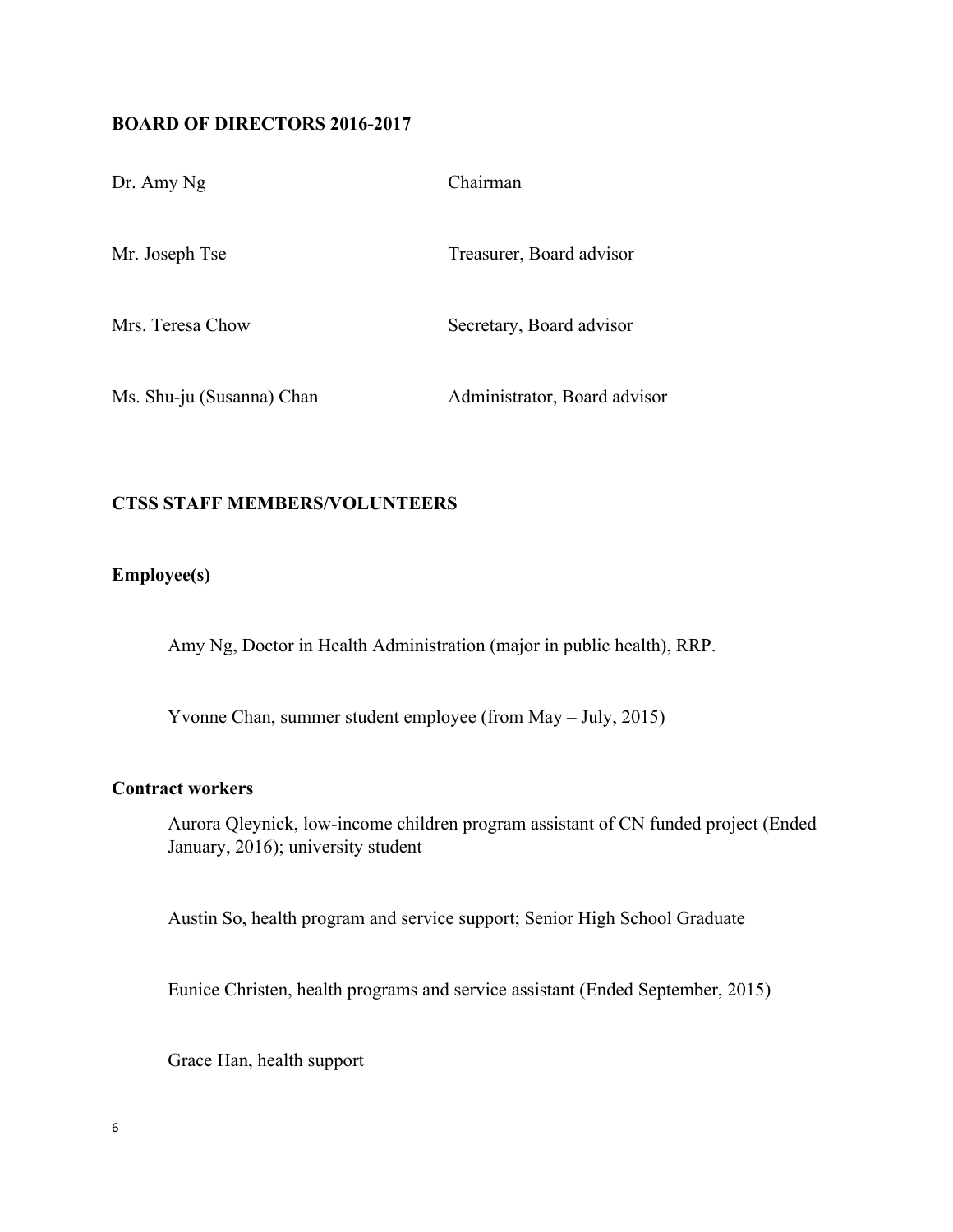Hue Minh Luu, Vietnamese speaking health support service assistant

Janice Chan, community health information workshop presenter; registered nurse of Alberta Health Services

Julie Lee, bookkeeper (Ended April, 2015)

Marilyn Tan, bookkeeper (Began October, 2015); former financial administrator

Pei Zhong Qiu, health service support

Thomas Wong, IT

Tsz Yu Wendy Chua, health program and service assistant of CTSS; university nursing student

Winnie Wu, health program and service assistant; college graduate in legal assistance major.

Yvonne Chan, health program and service assistant, a mentor in mentorship program; university student, chemistry science major

#### **CTSS Volunteers**

#### Mandarin speaking volunteers in community health promotion

David Hao, health promoter; current allied health service employee of Alberta Health Services; M.D. in the People's Republic of China.

Christina (Haiyu) Lin, finance office of CTSS; university student, accountant major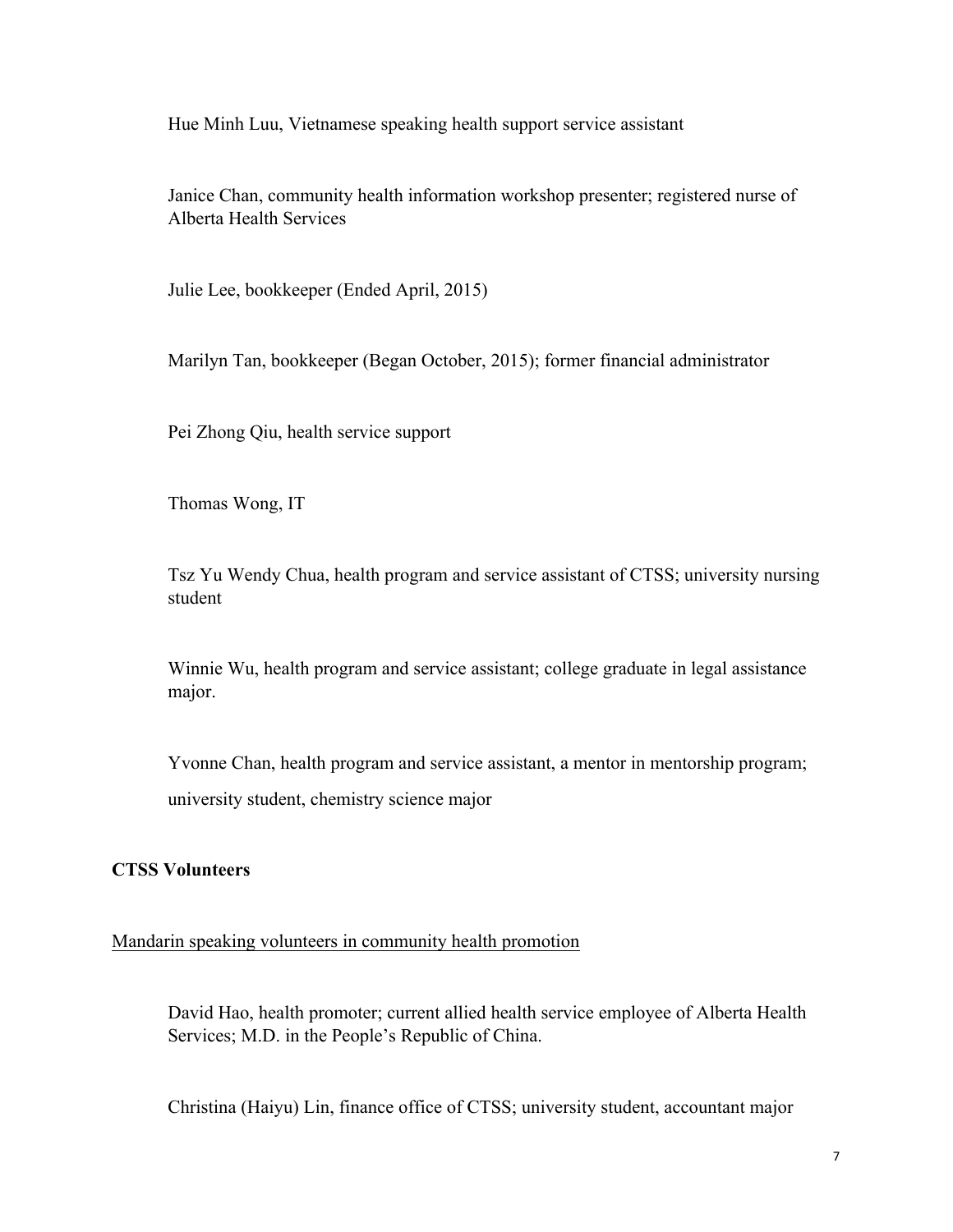Jing Wen Lu, health promotion support; university student

Shu-ju (Susanna) Chan, health promoter, health information resource translator, medical and health interpreter; current allied health service employee of Alberta Health Services, registered interpreter of Alberta Health Services; M.D. in the People's Republic of China.

Tian Chan, health promoter of CTSS; university nursing student

#### Cantonese speaking volunteers in community health education, health promotion

Annie Lo, health educator; former registered speech pathologist in Alberta

Angela Wong, registered yoga instructor; current health service associate

Janice Chan, health educator; registered nurse of Alberta Health Services

Wendy Chu, health educator; university nursing student

Susan Hui, integrator for recreation programs; former registered laboratory technologist in Alberta Health Services

Yenifer Zeng, university student, health programs and a mentor in mentorship program

Sylvia Lee, university student with biology science major, health program assistant, health education information workshops

Rachel Wong, university student with health science major, health program and services assistant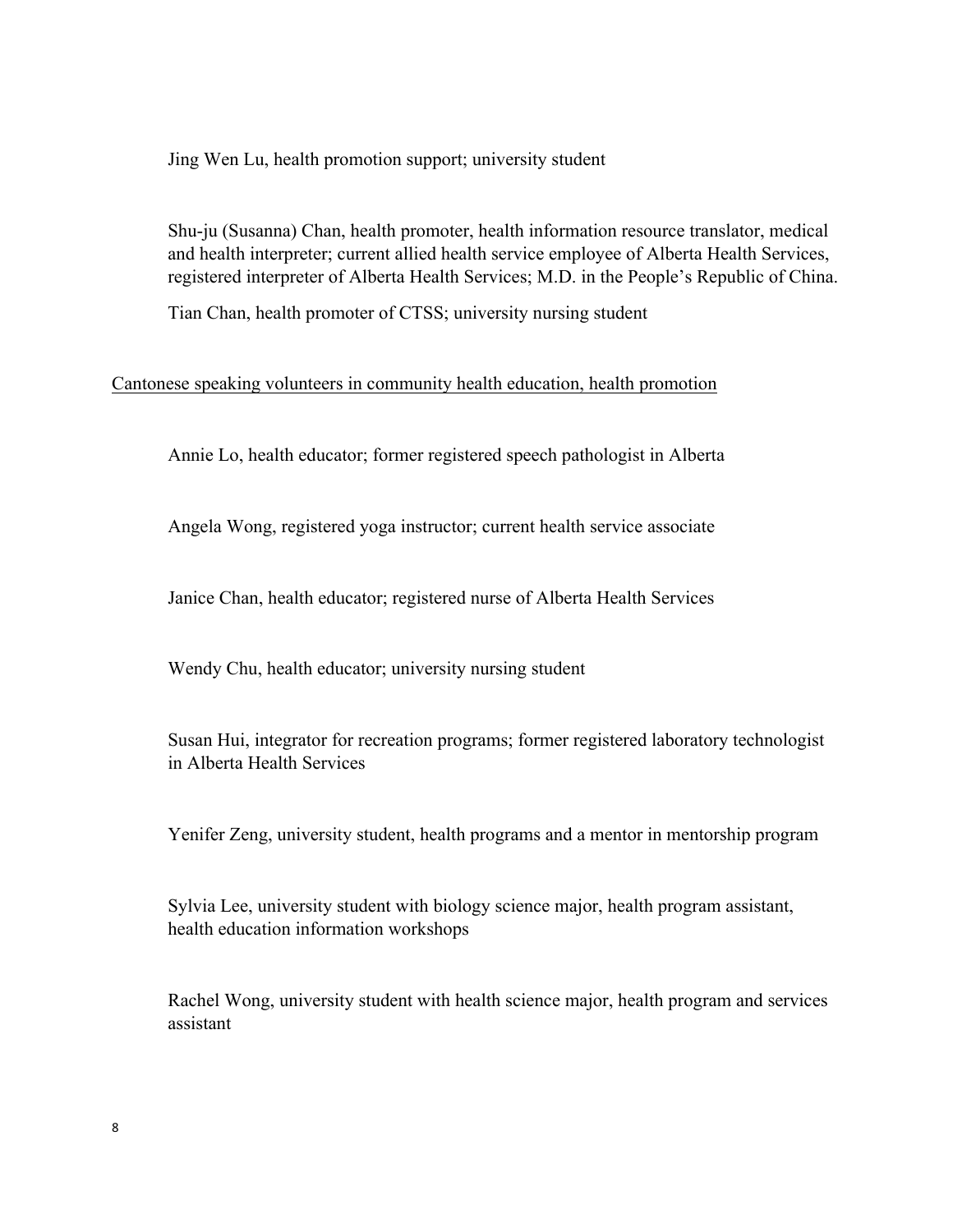Vietnamese volunteers in Vietnamese communities, health promotion and supports

Henry Ngo, Vietnamese health promoter, M.D. in Vietnam

David Nguyen, B.A, health promotion, program assistant

Spanish speaking volunteers in community health promotion and supports

Yenifer Zeng, health program and service assistant; university student

#### **CTSS Spiritual Health Ministry Team**

Mr. Andrew Pond (Inactive after August 2015)

Rev. Josef Chu (Ended February 2016)

Ms. Karen Lee (Inactive after December 2015)

Rev. Tim Fung, accredited and ordinated minister

Pastor Tim Lee, accredited spiritual health minister

Rev. Tom Lo, accredited and ordinated minister

Ms. Betty Chan, accredited spiritual health minister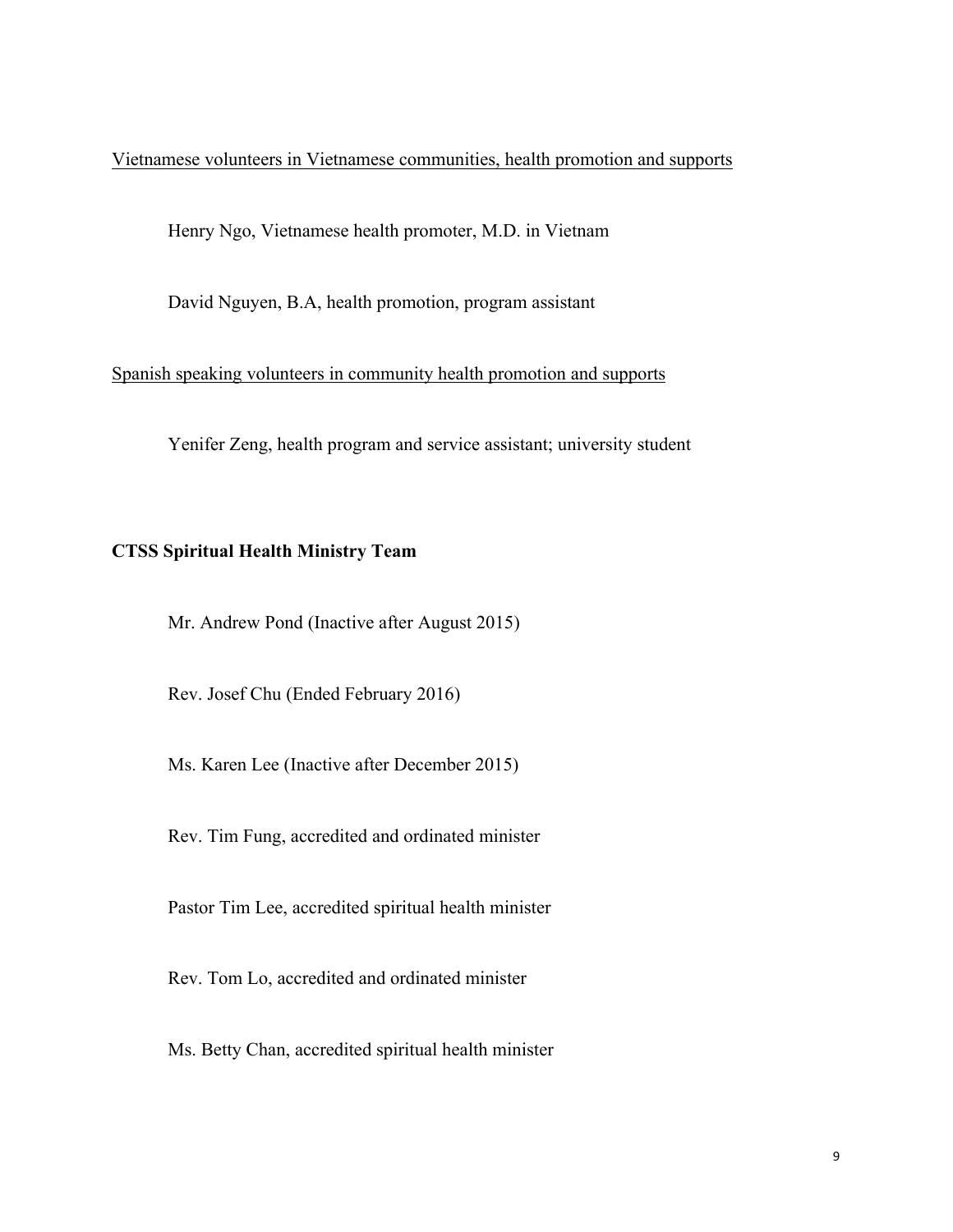#### **CTSS ORGANIZATION SERVICE CHART**

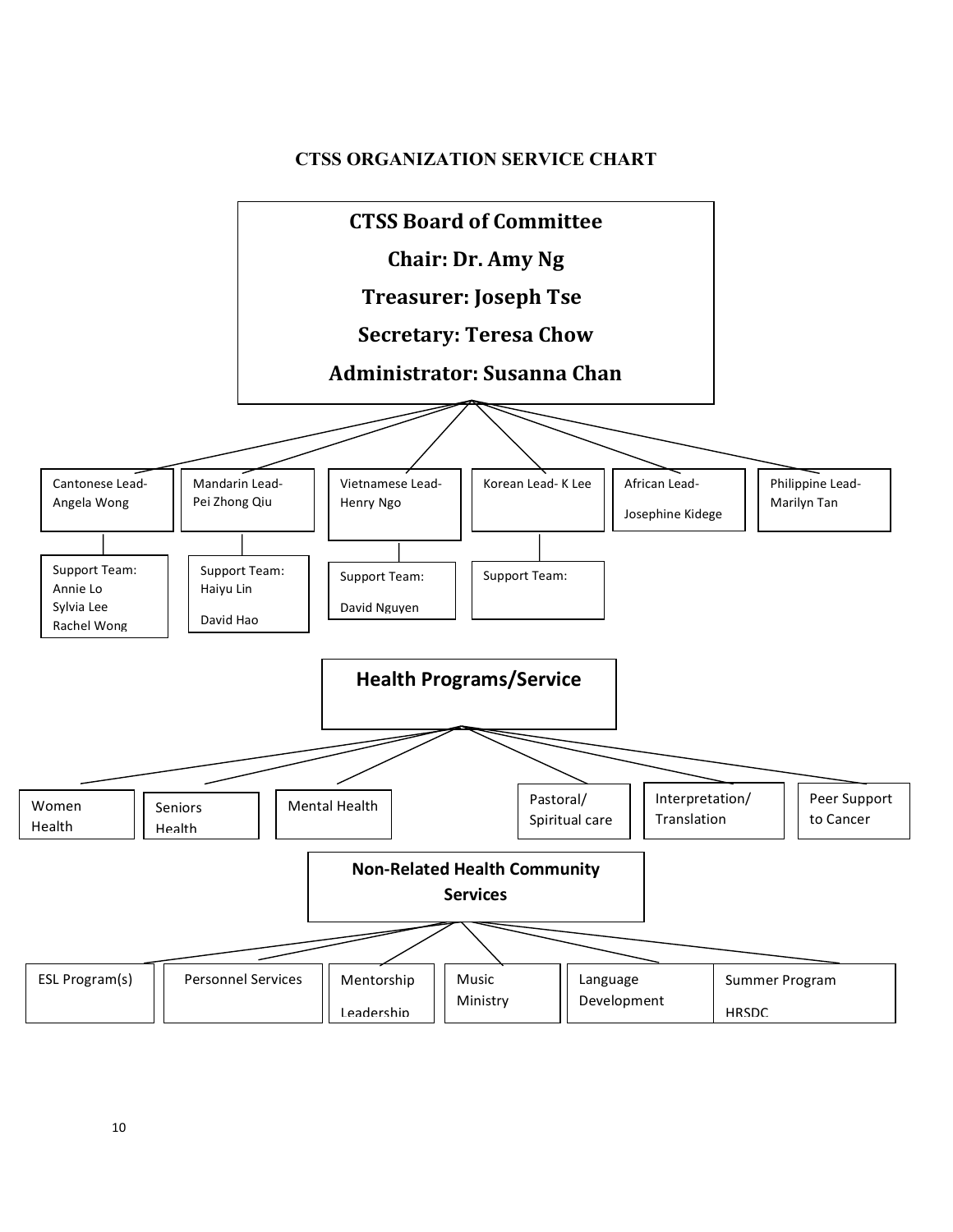#### **ACKNOWLEDGEMENTS FROM COMMUNITY LEADERS**

#### **Oi Kwan Foundation**

*Programs and Services in Chinese Communities*. Oi Kwan Foundation has the opportunity to work with CTSS for advancing the social participation of seniors in everyday living. The staff that they sent were very professional yet helpful and resourceful.

The Oi Kwan Foundation is a management body under the Alberta Housing Act. We manage an independent government subsidize seniors' building on behalf of the Government of Alberta. One of our mandates includes engaging the senior residents by allowing them to interact among the other residents as well as in the society in general.

With the assistance of Community Transcultural Support Services (CTSS), we were able to organize an American Sign Language program that teaches the seniors to be familiar and able to use the language of signing. As senior ages, the natural decline of their hearing ability is well documented. Our hope is that by that time, the seniors that had gone through the course would be comfortable to sign to express their needs. Our goal is that after the initial class, those who complete the introductory course would be able to instruct other seniors to sign as well.

Community Transcultural Support Services (CTSS) was able to help us achieve the first phase and we have 7 graduates that are eager to share with their neighbors what they have learned.

Community services of Community Transcultural Support Services (CTSS) are commendable and be supported which would allow them to continue their much-needed work in the communities.

Francis Liu, Chief Administrative Officer Oi Kwan Foundation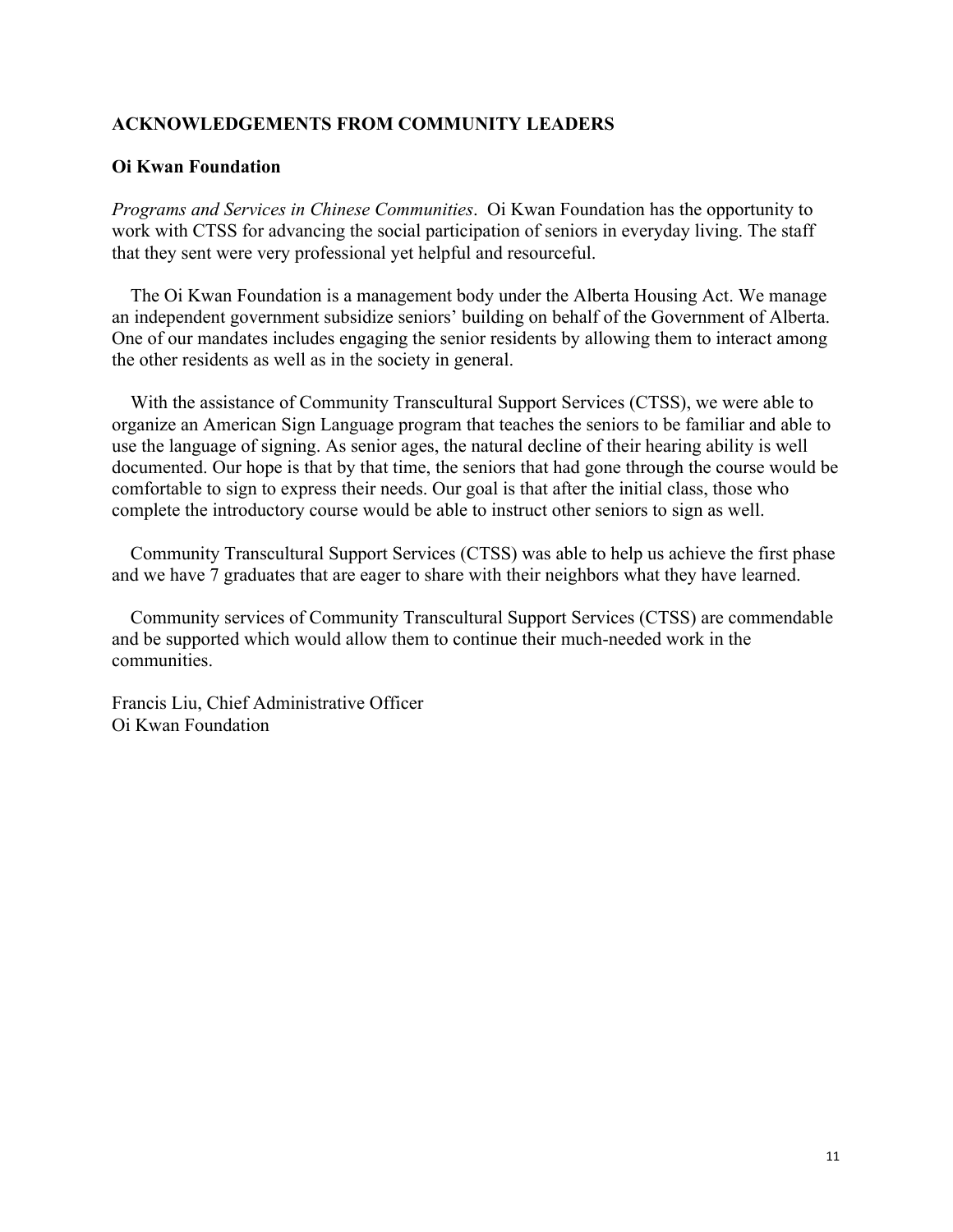#### **Silvera for Seniors**

*Volunteer Services*. Volunteers of CTSS have been wonderful to have within our communities and are very eager to make a difference within the lives of the residents.

The students of Dr. Amy, as volunteers, assisted with our Days of Caring, which included helping the resident's plant the gardens throughout our communities. The students also connect with residents for volunteer visits, health support service and education workshop presentation opportunities. The service locations under Silvera Foundation included Valley View, Spruce Meadow, Aspen Lodge and Mountain View. One of the presentation topic was "Knowing your neighbour with different culture and linguistic background" which was very well received by the residents.

CTSS exemplifies the spirit of community service not only through their willingness to go above and beyond for the residents of Silvera but with the innovative ideas they brought to our communities including the "Knowing your neighbour with different culture and linguistic background". They showed on a continual basis, the importance of community through introducing residents to one another and helping to engage residents that were isolated.

CTSS demonstrates initiative, leadership and creativity in their volunteer activities through going above and beyond to take on additional tasks including gardening assistance, which took place on the weekends. They took on leadership and creative roles, especially when it came to their presentations and how they were delivered to the communities. The research involved and the work behind this project is something they should be very proud of.

CTSS serves as a model for others in their community by showing the residents that just because they may be of different ethnic background does not mean that they do not share a common ground and interest in aspects of life. They helped show both residents and staff the importance of bringing those of different cultures together in order to improve their quality of life.

The efforts of the volunteers contributed to improving quality of life for several residents by introducing them to others within the community, introducing them to activities of their interest, which ultimately increases their social involvement and enhances their quality of life. We have seen several residents begin to take part in activities which is an amazing improvement as they were somewhat isolated prior to the volunteer involvement."

Sincerely, Danielle Rodney

Active Aging Coordinator — Volunteer Program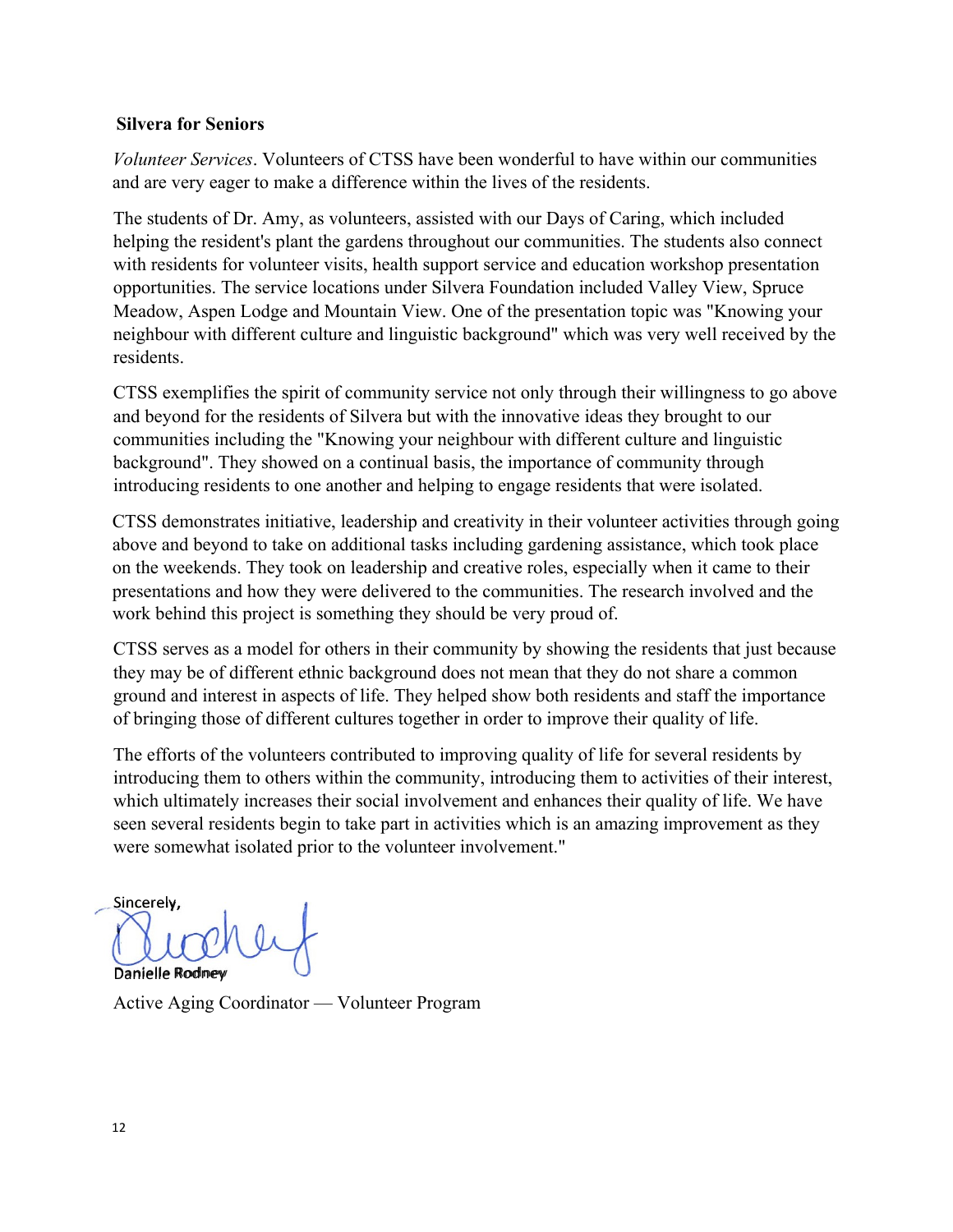#### **Faith Community**

#### 在 CTSS 義務工作的感想 (English translation follows after the Chinese version)

Calgary Transculture Support Service (CTSS) 是個服務跨文化族群的健康支援機構, 筆者認同該機構的願境及使命 – 為有需要人士提供身、心、靈的全人健康關懷支援服務, 故自 2013 年加入成為該機構義務工作人員行列,主要前往主流的護老院探望入住的華人 長者。

 筆者到訪過的護老院有 Bow View Manor, Clifton Manor, Beverly Centre 與及 Carewest Colonel Belcher,這些護老院分別均有或多或少華人長者入住接受照顧。若是英語能力不 足的,他們都面對著相同處境,就是與院方及有關員工的溝通困難,可以說他們處於一種 長期孤單無助的境況。CTSS 有見及此, 在能力範圍內為他們提供中文節目活動, 給予他 們有一定的社交活動機會;又有一些如筆者般的義工人員作探訪問候,關心他們的個別需 要, 盡量對他們的身心靈三方面作出關懷,送出人間暖意。

筆者所接觸的只是寥寥幾所護老院,接觸的亦只是局限於華人長者中,環顧卡城尚有 很多不同護老中心,相信內中還有不同族裔人士長者的需要,盼望 CTSS 得到政府及社會 更大的支持,向著她的願境,履行所領受的使命。

A reflection from a spiritual health volunteer. Calgary Transcultural Support Services (CTSS) is an organisation that provides health support to ethno-cultural communities. I agree and identify with the mission of CTSS in caring for the needy by offering them with a holistic health support services in communities. The unique mission of cross-cultural health support services then inspired me to join into the volunteer team of CTSS since 2013, serving by visiting Chinese seniors who reside in Caucasian senior homes.

I have served a number of Chinese seniors living in the Bow View Manor, Clifton Manor, Beverly Centre, and CareWest Colonel Belcher. Since the English proficiency of these Canadian-Chinese seniors is low, the seniors experience difficulties in communicating with other residences as well as the staff members in senior homes. So, they are under a situation of prolonged helplessness and loneliness. CTSS understands the Chinese-Canadian seniors' predicaments, and therefore within CTSS' resource availabilities, initiatives of CTSS provide the seniors with Chinese group programs, giving them socialization activities in their language. There are other CTSS volunteers like me reaching out the seniors and caring for the seniors' holistic needs, and delivering warmth to them.

I have served merely a handful of senior homes in Calgary with CTSS, reaching to the Chinesespeaking seniors. Considering there are still many other sensor homes around Calgary, there living many non-English speaking minority seniors. I do hope that the governments and Calgary as a society can provide more supports to these seniors through CTSS' operations, fulfilling the mission of moving towards a better future in building health communities.

Pastor Tim Lee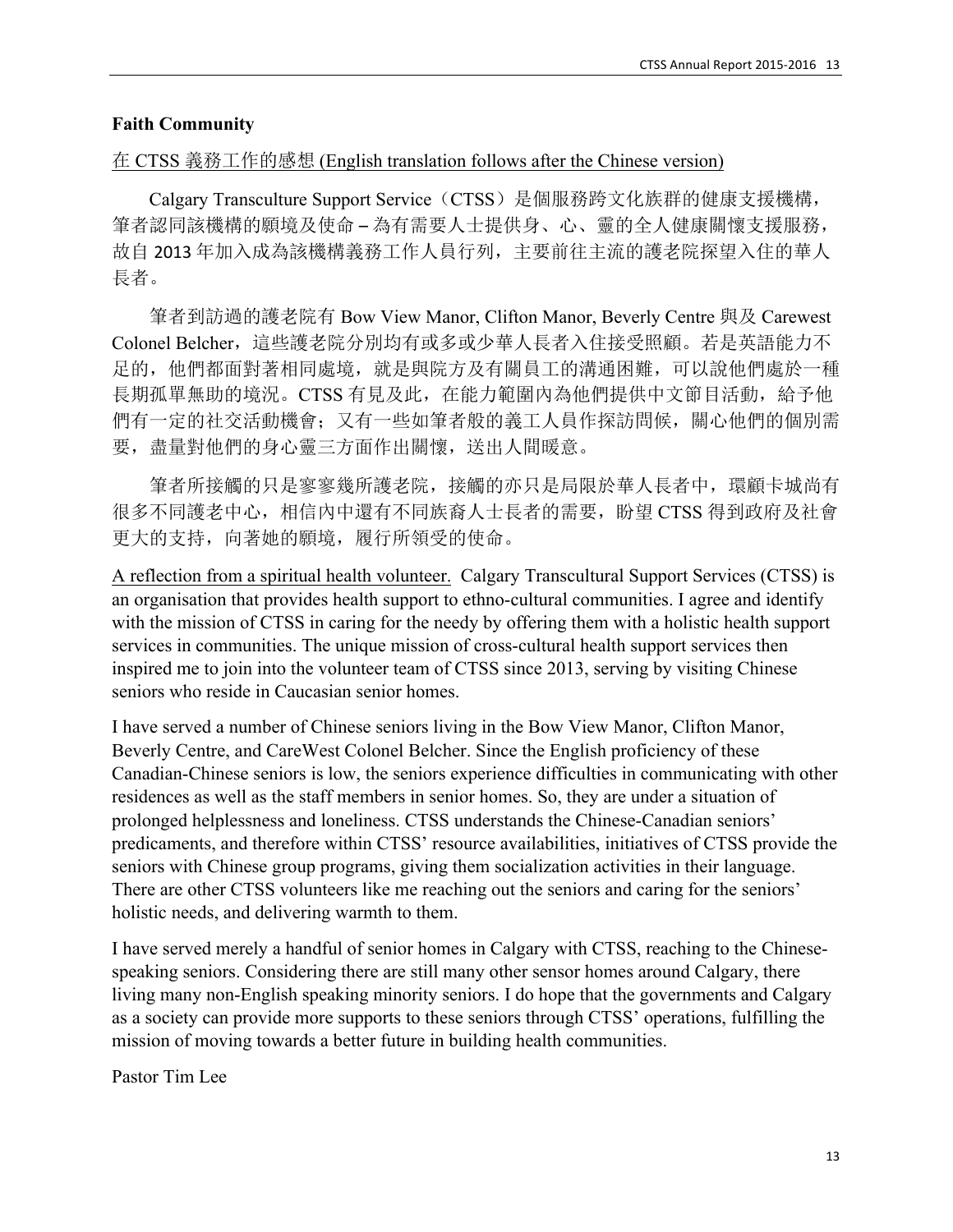#### **SHARING FROM ETHNIC COMMUNITY MEMBERS**

Words from a Cross-Cultural Broker: While I served with CTSS, I provided health education workshops in both Mandarin and Cantonese to ethnic seniors in various care facilities and senior homes. The health education workshops not only served to present information that developed greater knowledge and self-awareness in health, the workshops also aided in the mental wellness as the seniors were challenged to learn and to memorize the materials. I had presented diverse topics related to health, including: Health services that composed of homecare service, transition services, and emergency ambulatory services; common health concerns such as basic understanding of osteoporosis, stroke, heart attacks and sleeping problems; and dietary related health information that explored carbohydrates and proteins. I chose these topics to present as they were everyday concerns to the ethnic seniors. Through the workshops I hoped to help the seniors to gain better access to healthcare services; to be able to recognize warning symptoms for severe disorder, thus active prevention of life-threatening diseases and pre-mature death; and to understand dietary influence on their health. I believed that these are all issues related to old age that many had sought help for. In many of the workshops, the seniors will listen very attentively and some would actively participate with questions. Overall, the workshops do benefits the seniors greatly as the seniors have growing anxiety and uncertainty with age. It was in their best interest to learn about basic medical knowledge and medical services available to them. With growing knowledge, our health information workshop participants with chronic health problems can ensure better prognosis. Especially since many of the Chinese seniors have lower education background, it was extremely important to be able to deliver the information in an easily understood context, which was the purpose of the health education information workshops. The workshops is a major strategic approach to help the seniors to gain better health awareness in the context of their own language and culture, thus better reinforced in their lifestyle. Although the information that I presented in these workshops seems to be simple (or basic) information that can be acquired easily, in reality many ethnic seniors do not gain access to them due to language and cultural barriers. Therefore, the workshop presented in their own native language are a very important tool to empower seniors in their own health development and maintenance, and to access health services that are entitled to them as residents in Alberta.

Sylvia Lee, current university student in Calgary, Alberta

Words from a Community Integrator: As I look back at the work I have done under CTSS, vivid images of the struggles of some of my clients stick out. Each of these clients had something in common, they were all non-native English speaking residents living in an English speaking community. My focus as Community Integrator was to bridge the divide between different languages and cultures, in order for all residents to receive equal care. The main obstacle in my job was that non-native English speakers did not have their social needs met, and therefore did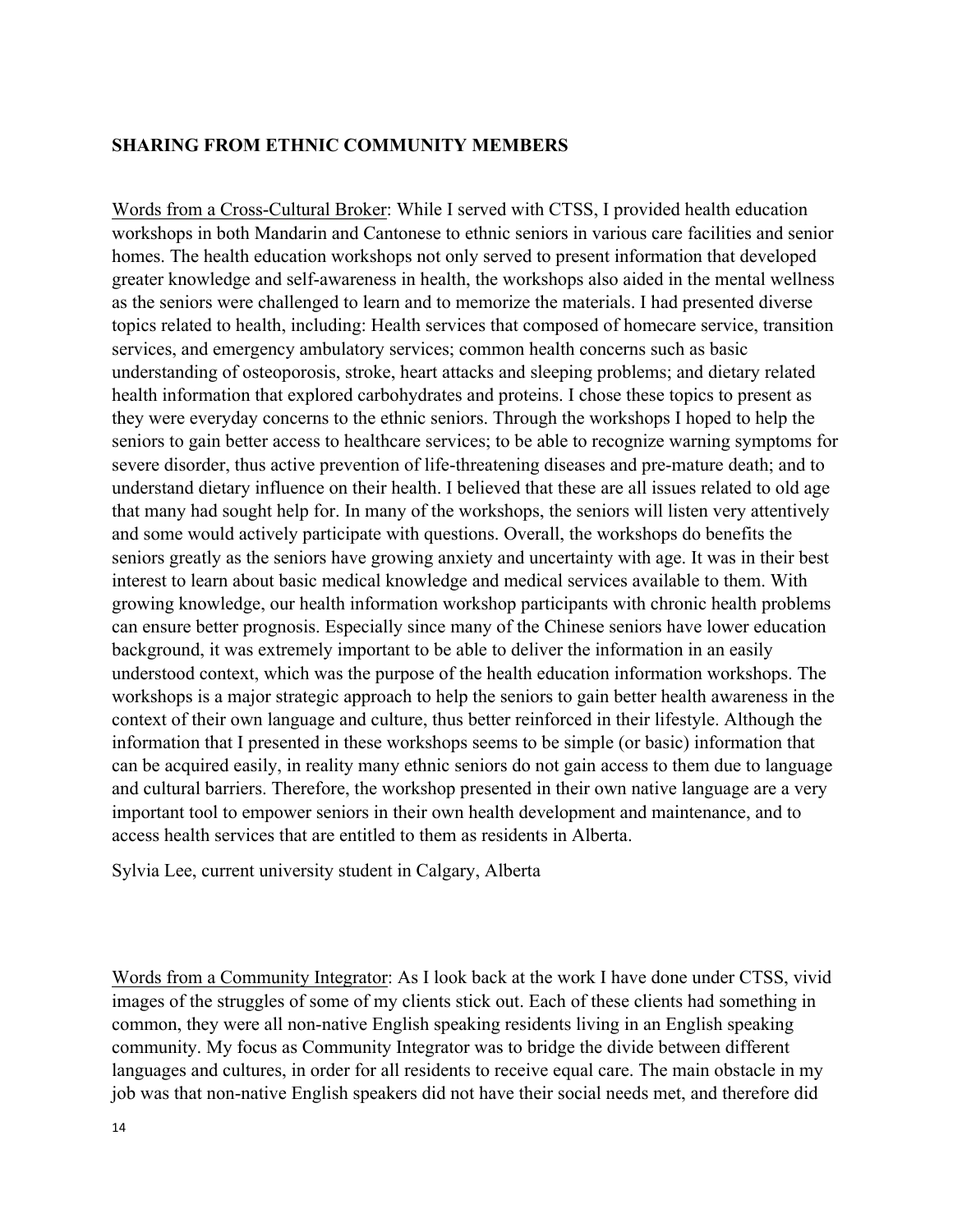not obtain equal health services. I observed the difficulties they faced on a daily basis, as residents were unable to speak about how they were feeling (emotionally and physically) because the community lacked a diversity of languages and translation resources. Beyond not having health and comfort needs met, residents who did not speak English had a lesser quality of life. I took note of many times in which residents isolated themselves because they had minimal entertainment and interactions due to language barriers. Understanding your neighbours with different cultural and linguistic barriers was an important goal of mine during my work under CTSS. Awareness about this issue must be spread and there must be more of an effort done to give our non-English speaking neighbours equal treatment and a more enjoyable environment. With Canada continuing its appreciation for multiculturalism, I hope that health care providers and communities are able to find ways for non-Native speakers to feel as if they are at home.

Rachel Wong, current university student, Calgary Alberta.

Words from a Community Liaison: Through working with CTSS for the past months, I was able to explore the worlds of senior care and health care specifically those of ethnic minorities in several different communities ranging in socioeconomic status as well as racial demographic. My colleagues and I given this opportunity were able to observe both the living conditions of the English speaking and non English speaking populations in these communities and although the physical health needs of both parties were more or less being equally met, the sizable disparity in the meeting of their social needs was evident. This imbalance in the facilities' abilities to cater to the non-English speaking minorities are in no part due to their lack of effort in implementing targeted programs for this demographic but rather has to do with the social infrastructure of these senior homes and health facilities. My colleagues and I had observed the difference between the social behaviour of the non-English speaking residents in several environments and had found that a major factor between residents having a healthy social life and withdrawing into their personal spaces had to do with their freedom and the resources they had available to them to create a social community. Those living in unassisted care provided with a communal semi-private space where they can meet with others that speak the same language seem to have the best social health. In contrast, those living in assisted care without the proper means to gather tend to gravitate towards their personal private spaces. Something we found through CTSS programs was that most of the time the residents participated in part for the education but mostly for the social gathering and for the opportunity to interact with those they can communicate with in their own private space whether that be a small chapel or an atrium. Seeking to better the overall care of these non-English speaking ethnic minority communities for the long term is not simply going to be a matter of implementing programs but will require a much more deep rooted solution in the social infrastructure of the health care system.

David Nguyen, BA in Psychology, Alberta, Canada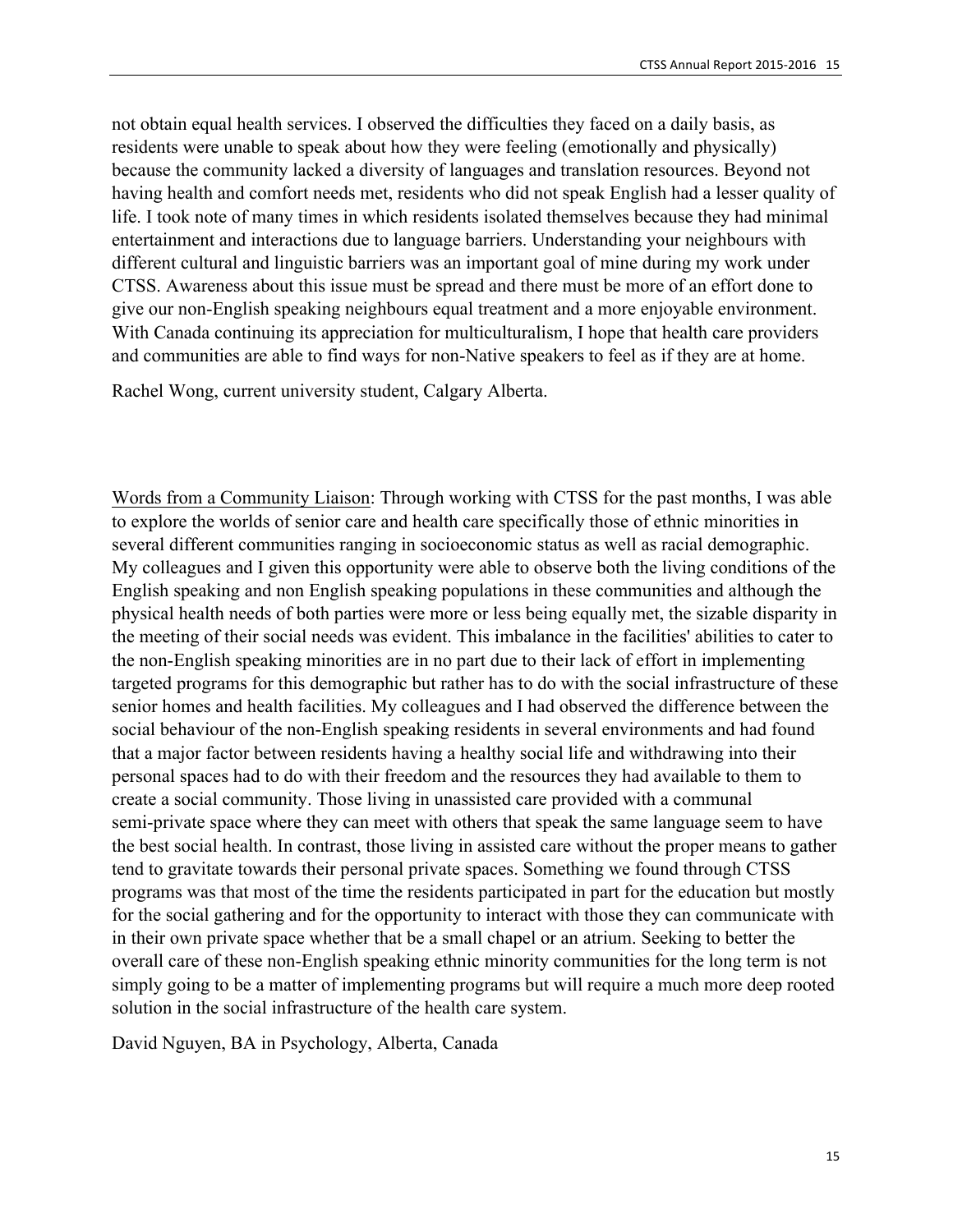Mentorship Program: This summer I am pleased to have a precious opportunity to mentor summer students, as my mentees. At first, I thought that mentoring activities were to make my mentees work harder so that they could accomplish their tasks as assigned. But in the process of my mentorship, I learned that my mentees possessed different knowledge and skills. The mentees' unique work abilities led them to perform according to their own expectations in their individual achievement goal. At this, I re-thought that mentorship should be a given platform of learning together to achieve a group-learning goal. Then, I learned to be assertive by sharing my mentorship principles with mentees to follow the rule of the summer job project so as to meet the group project objectives when working through mentoring relationship. The encouraging part of the months of my mentorship program was when I saw my mentees learned and grew, and they were willing to overcome their fears by facing difficulties in the mid of their work struggles. The endurance and hard working attitudes have resulted in making my mentees to become independent workers that was my joy. My mentoring experience also comprised an humble experience when I did not know what the best knowledge I should provide for my mentees to assure finding solutions to their problem so that they might be confident in continuing their work performance. Notwithstanding my combined mentoring experience, mentorship is invaluable for me. Not only was I able to acquaint with the awesome and intelligent mentees as my friends, who are high achievers and have life dreams, but we also developed a mentor/mentee relational model with a family-tie relationship where when we got closer together, we share success and failed experiences together by supporting each other in the mentorship journey.

Yenifer Zeng, a university student, Calgary, Alberta.

Feedbacks from Minority Seniors in Communities: CTSS had provided cross-cultural health support services in community environments since May 2010. Our service provided visitation, translation services and providing entertainment programs to the ethnic seniors that resided in the mainstream communities. Our responses to health support service needs were mostly from the Chinese-Canadian senior groups with only Cantonese speaking abilities, but we hope to expand our services to all different vulnerable groups that experiences language barriers. The followings were the information that was shared by the ethnic seniors whom we served during our programs and services. (Notes: the mainstream communities may refer to long-term care service environments, semi-assist living environments, or low-income housing environments.)

*Communication issues*. Majority of the ethnic seniors had expressed that they experience language barriers with the health care providers in the health care environment. Many of the seniors cannot speak or understand English. Only one out of eight Chinese residents in the health service unit understand and speak English. Many Chinese-Canadian seniors said that they often cannot convey their needs to the health care providers and they do not understand what the health care providers need or want to communicate to them.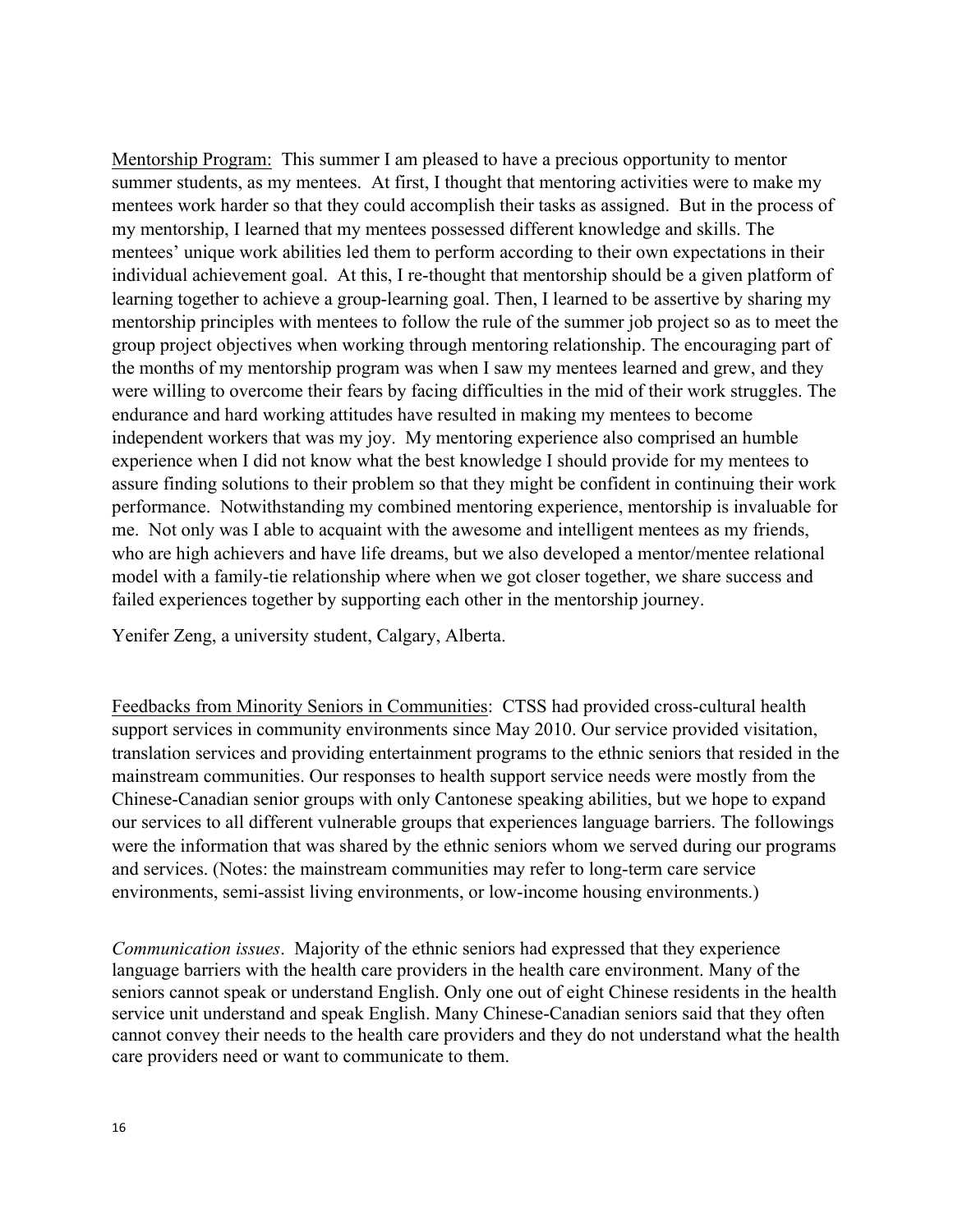*Community support*. The Chinese-Canadian seniors were very grateful to our volunteers' health support services in their living environments and often said our health support services had been useful to them. They were able to communicate their needs to the staffs more accurately. They also exclaimed that the health care providers treated them better when our presence were there, this was exclaimed by two residents on the health service unit.

*English programs*. The residents did not express any interest at all when we offered English entertainment programs in their living environment. They expressed that they would not understand any of the English materials, thus would not benefit the English program anyway. Therefore, the Chinese program that CTSS offered were greatly valued by the residents there.

*CTSS community services*. With our services, the Chinese-Canadian residents said that we improve their quality of life as they have someone that they can talk too. The interaction was extremely valued by the residents as they often suffer from loneliness and isolation in the living environment where they cannot communicate with those around them.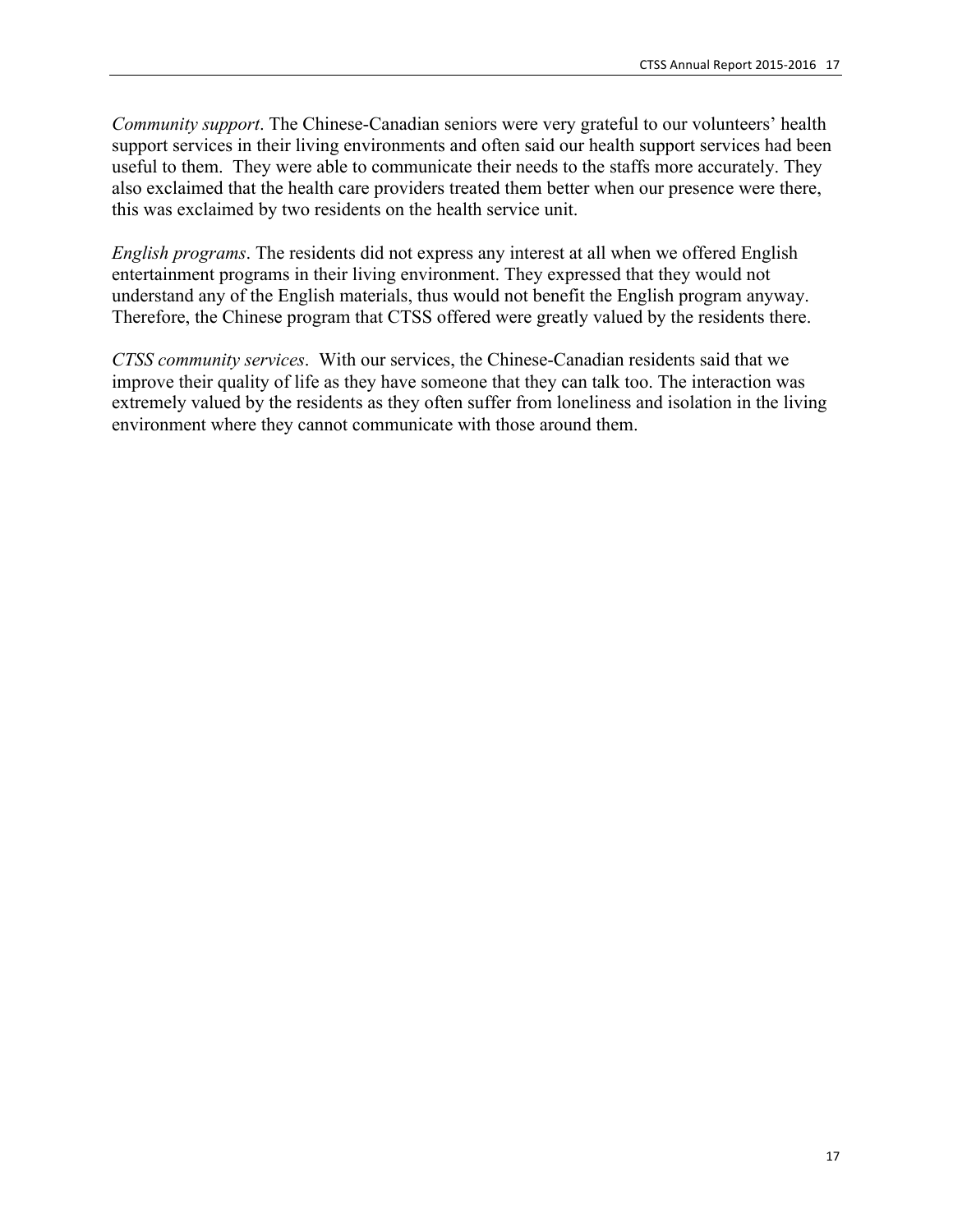#### **REVIEW OF 2015/2016 PROGRAMS AND SERVICES**

- Mentorship and leadership training team– Yenifer Zeng and Yvonne Chan
- Seniors' health support team Rev. Tom Lo, Rachel Wong, David Nguyen
- Peer cancer health support team Angela Wong, Amy Ng
- IT, webpage development Thomas Wong
- Health promotion Henry Ngo (M.D. in Vietnam), David Hao (M.D. in PRC), Haiyu Lin, Sylvia Lee, Rachel Wong, David Nguyen, Pei Zhong Qiu, Wendy Chua
- Music ministry Mark Ng, Wendy Chua
- Integration for recreation programs Susan Hui
- Physical instructor Angela Wong
- Volunteer program development Yenifer Zeng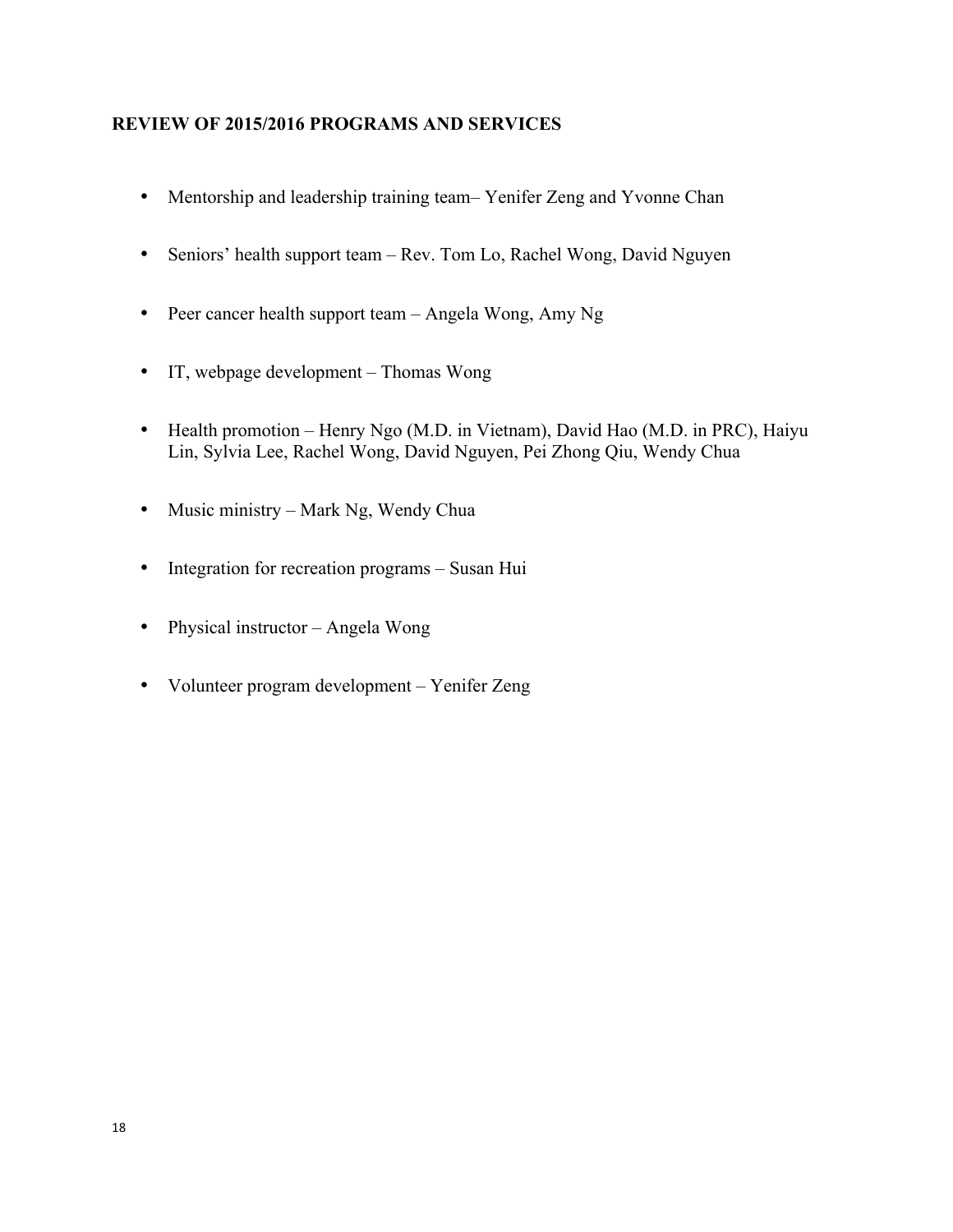#### **SERVICES IN SENIOR HOMES IN CALGARY, ALBERTA**

- 1. Bow Views (4628 Montgomery Blvd NW)-Visited every 2nd &4th Wed/month.
- 2. Clifton Manor (4726 8 Ave. SE) –alternate Saturday/month.
- 3. Eau Claire (301 7th Street, SW) –once Friday pm/month.
- 4. Aspen Lodge (1171 Bow Valley Lane NE) every Wednesday pm.
- 5. Carter Place (602 1st Street SE) –once Friday morning per month
- 6. Edwards Place (9th Ave. SE)- visited as needed.
- 7. Wai Kwan Manor (120 2nd Ave. SW)- every Monday pm /month.
- 8. Wentworth Long Term Care Facility-once Tuesday pm/month.
- 9. Beverly Lake Midnapore Care Centre-every Thursday pm/month
- 10. Greenview Nursing Home –visited as needed.
- 11. Glenmore Agecare –visited as needed.
- 12. Colonel Belcher of Carewest once Monday/month
- 13. Spruce Meadow senior home visit as needed
- 14. Valley View senior home visit as needed
- 15. Mountain View senior home visit as needed
- 16. Dr. Vernon Fanning Centre of Carewest once Saturday or Sunday/month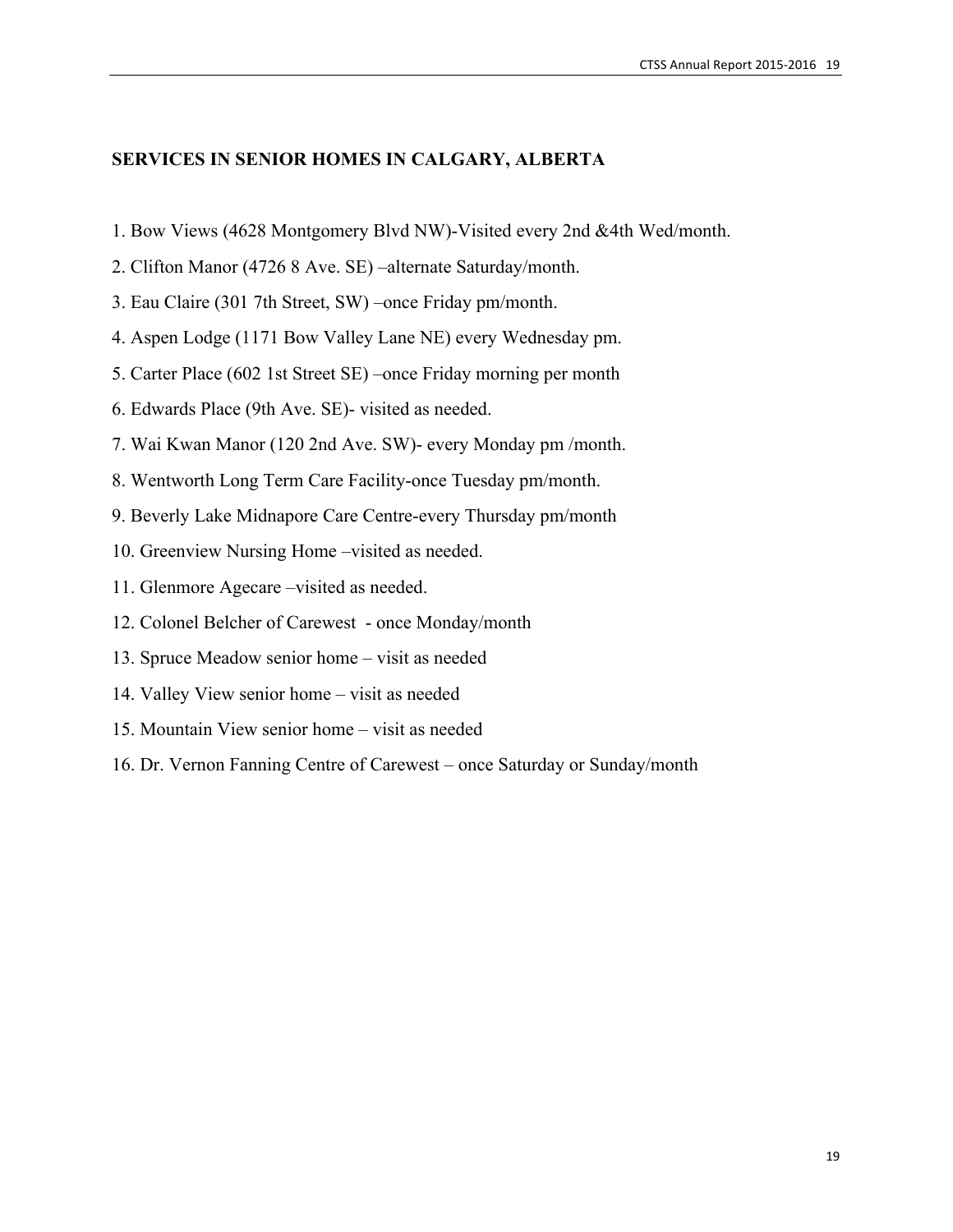## **EDUCATIONAL WORKSHOPS**

| <b>Educational Workshops</b>                | Location                             | <b>Staff member</b>            |
|---------------------------------------------|--------------------------------------|--------------------------------|
| Last Testament and Will Part 1              | <b>Carters Place,</b>                | Winnie Wu (Legal aid)          |
|                                             | <b>Aspen Lodge</b>                   |                                |
| Last Testament and Will Part 2              | Carters Place,<br>Aspen Lodge        | Winnie Wu (Legal aid)          |
|                                             |                                      |                                |
| Fall Prevention Part 1                      | Carters Place,<br><b>Aspen Lodge</b> | Winnie Wu (Legal aid)          |
| <b>Fall Prevention Part 2</b>               | Carters Place,                       | Winnie Wu (Legal aid)          |
|                                             | Aspen Lodge                          |                                |
| Common Medications for the Seniors          | Carters Place,                       | <b>Steven Xie (Pharmicist)</b> |
|                                             | <b>Aspen Lodge</b>                   |                                |
| Common Diseases for the Seniors Part 1      | Carters Place,                       | Dr. Amy Ng (public             |
|                                             | Aspen Lodge                          | health);                       |
|                                             |                                      | Winnie Wu (Legal aid)          |
| Common Diseases for the Seniors Part 2      | Carters Place,                       | Dr. Amy Ng (public             |
|                                             | <b>Aspen Lodge</b>                   | health);                       |
|                                             |                                      | Winnie Wu (Legal aid)          |
| Common Diseases for the Seniors Part 3      | Aspen Lodge                          | Dr. Amy Ng (public             |
|                                             |                                      | health);                       |
|                                             |                                      | Winnie Wu (Legal aid)          |
| Bone Health Talk – Osteoporosis             | Carters Place,                       | Dr. Amy Ng (Public             |
|                                             | <b>Aspen Lodge</b>                   | health), Sylvia Lee            |
| Exercise in Chair                           | Aspen Lodge                          | Winnie Wu (Legal aid)          |
| Mindful Aging                               | <b>Aspen Lodge</b>                   | Winnie Wu (Legal aid)          |
| <b>Blood Pressure Program and Services</b>  | <b>Carters Place</b>                 | Wendy Chau, student            |
|                                             |                                      | nurses                         |
| <b>Blood Lab Workshop</b>                   | <b>Carters Place</b>                 | Susanna Chan                   |
|                                             |                                      | (Registered laboratory         |
|                                             |                                      | technician)                    |
| Basic knowledge of constipation for seniors | Wai Kwan, Carters                    | Haiyu (Christina) Lin,         |
|                                             | Place, MCC,                          | Yenifer Zeng,                  |
|                                             |                                      | Sylvia Lee                     |
| <b>Emergency Medical Services</b>           | Wai Kwan, Carters                    | Haiyu (Christina) Lin,         |
|                                             | Place                                | Yenifer Zeng,                  |
|                                             |                                      | Sylvia Lee                     |
| Basic understanding of osteoporosis         | Wai Kwan, MCC,                       | Haiyu (Christina) Lin,         |
|                                             | Fanning                              | Yenifer Zeng,                  |
|                                             |                                      | Sylvia Lee                     |
| Heart attack and stokes                     | Wai Kwan. MCC,                       | Haiyu (Christina) Lin,         |
|                                             | <b>Aspen Lodge</b>                   | Yenifer Zeng,                  |
|                                             |                                      | Rachel Wong,                   |
|                                             |                                      | Sylvia Lee                     |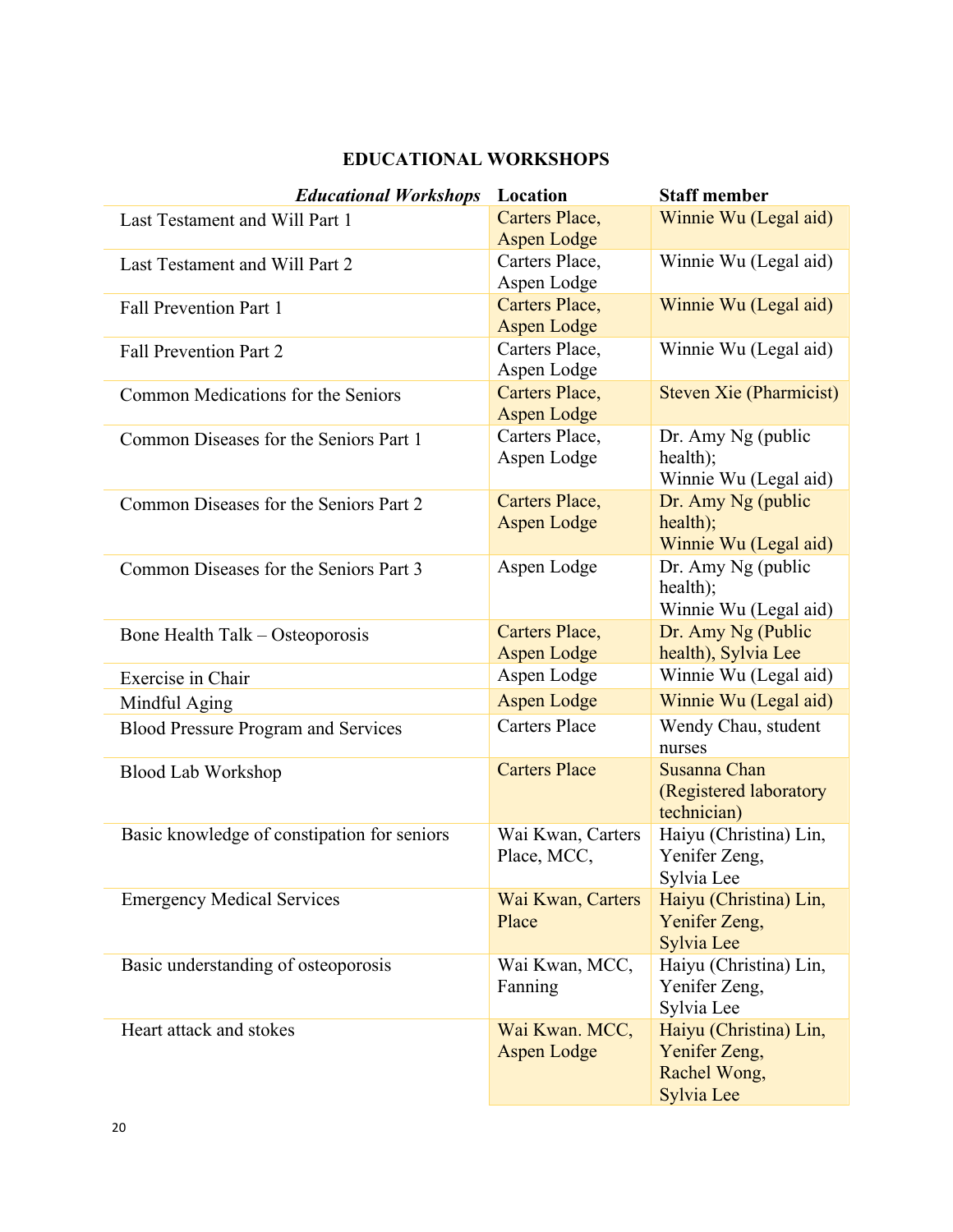| Sleeping problems                                                            | Wai Kwan, MCC                                                                               | Haiyu(Christina) Lin,<br>Yenifer Zeng,<br>Sylvia Lee                                                  |
|------------------------------------------------------------------------------|---------------------------------------------------------------------------------------------|-------------------------------------------------------------------------------------------------------|
| Basic understanding of arthritis                                             | Wai Kwan, MCC,<br><b>Carters Place</b>                                                      | Haiyu(Christina) Lin,<br>Yenifer Zeng,<br>David Nguyen,<br>Sylvia Lee                                 |
| Carbohydrate and health                                                      | Wai Kwan, MCC,<br>Aspen Lodge                                                               | Haiyu(Christina) Lin,<br>Yenifer Zeng,<br>Rachel Wong,<br>Sylvia Lee                                  |
| Protein and health                                                           | Wai Kwan, MCC                                                                               | Haiyu(Christina) Lin,<br>Yenifer Zeng,<br>Sylvia Lee                                                  |
| Knowing about home care services                                             | Wai Kwan, MCC                                                                               | Haiyu(Christina) Lin,<br>Yenifer Zeng,<br>Sylvia Lee                                                  |
| Nutritional facts and health                                                 | Wai Kwan, MCC                                                                               | Haiyu(Christina) Lin,<br><b>Yenifer Zeng</b>                                                          |
| How much you know about dementia and<br>memory loss                          | <b>Caters Place</b>                                                                         | Haiyu(Christina) Lin,<br>David Nguyen,<br>Sylvia Lee                                                  |
| Food choices and health                                                      | <b>Carters Place</b>                                                                        | <b>Rachel Wong</b>                                                                                    |
| Knowing your neighbors with different culture<br>and linguistic backgrounds. | Edward Place,<br>Spruce Meadows,<br>Aspen Lodge,<br>Silvera Housing<br><b>Carters Place</b> | Rachel Wong,<br>David Nguyen                                                                          |
| American Sign Language Program                                               | Wai Kwan                                                                                    | <b>Wanda Warkentin from</b><br>Deaf and Hear Alberta;<br>Haiyu(Christina) Lin,<br><b>Yenifer Zeng</b> |

**Workshops are provided in Mandarin, Cantonese, Vietnamese and English. All workshop materials and presentations were supervised by Dr. Amy Ng.**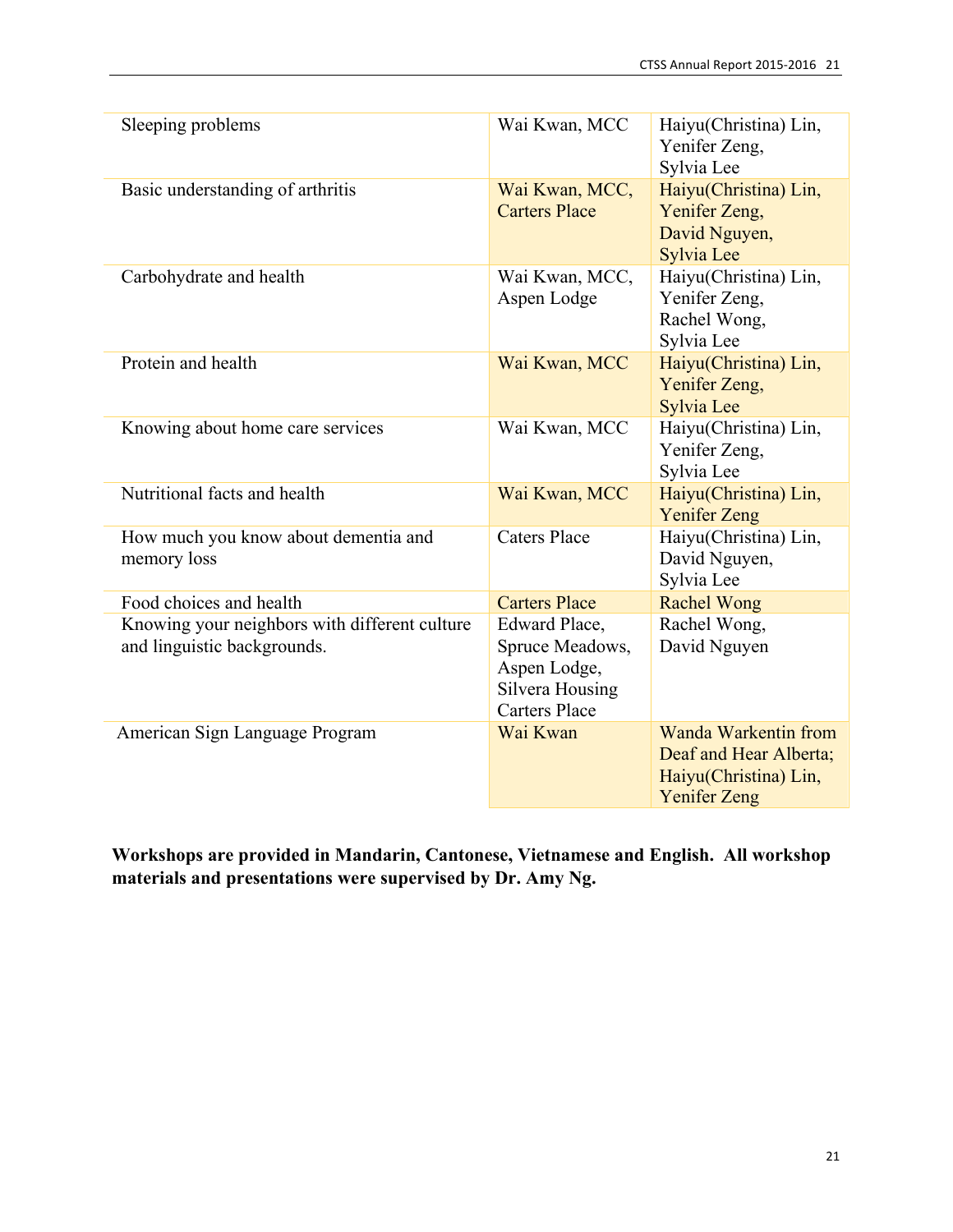## **CLIENTS STATISTICS**

Between 2015 and 2016, our team have served a total of 2146 clients, though over 50 workshop presentations and one on one visitations provided by our staff and volunteers.

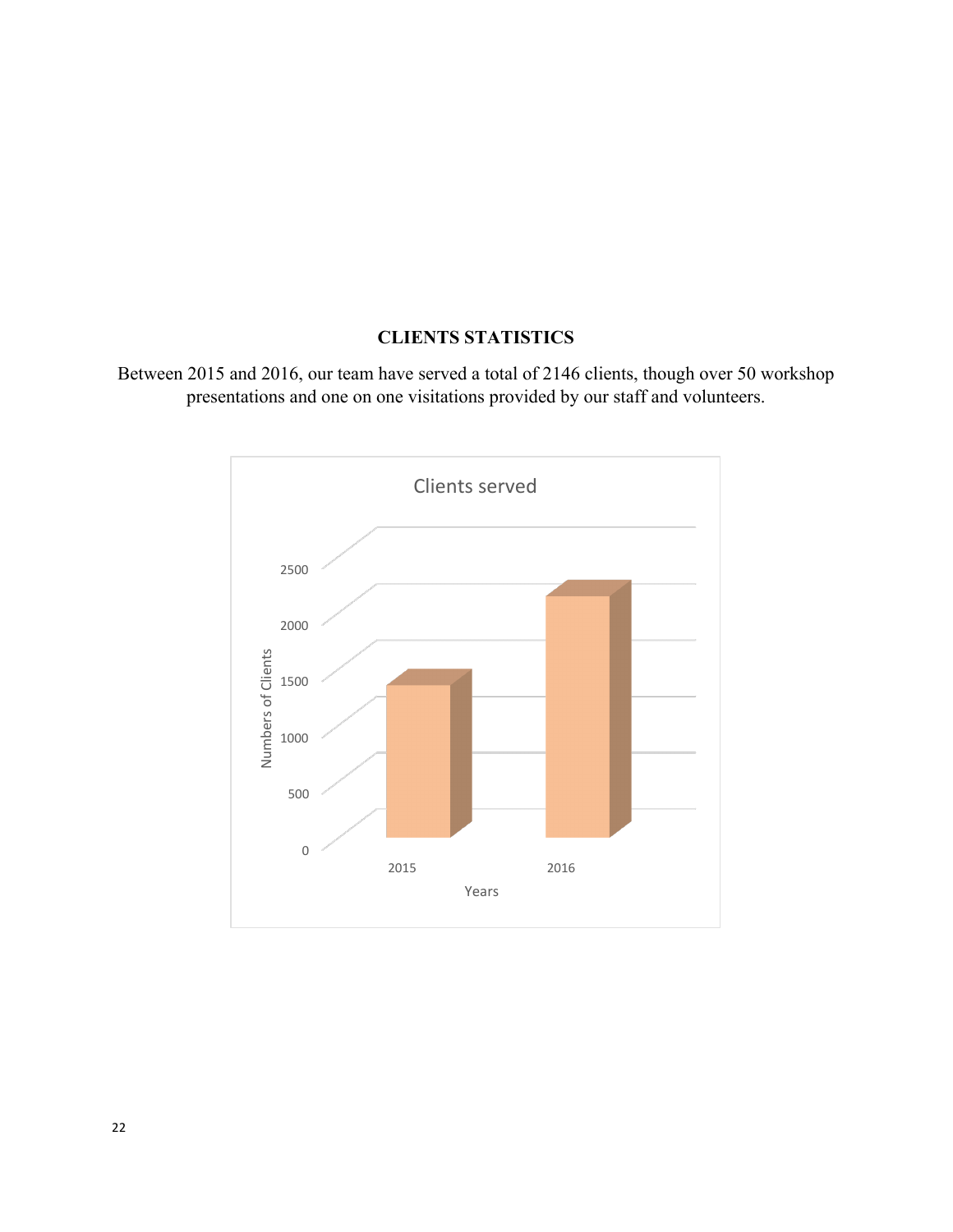

**FINANCES**

This chart represents the revenue and expenses in the 2015 and 2016

**FOR THE FINANICAL YEAR OF 2015- 2016**:

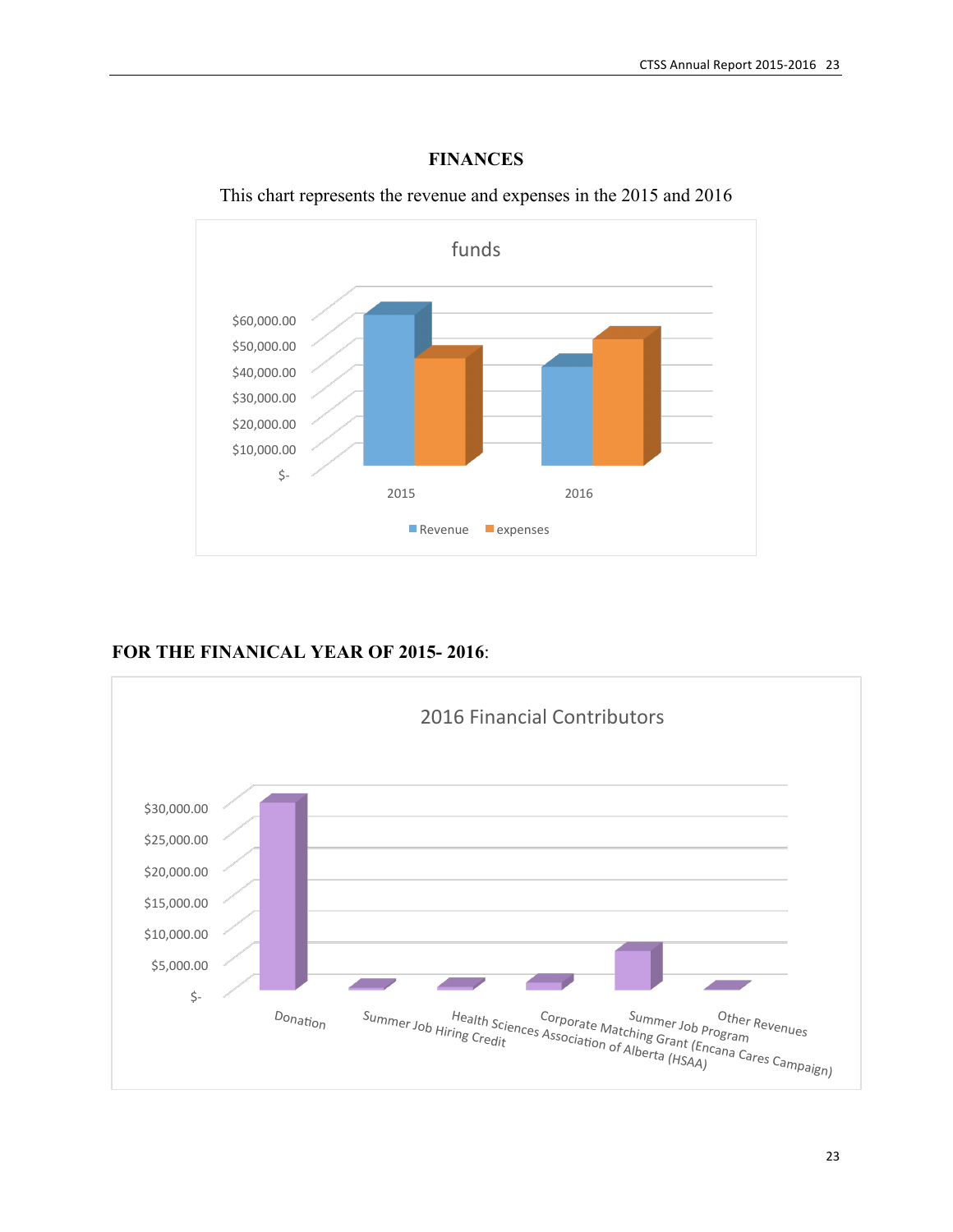#### **MEDICAL/HEALTH/RESEARCH INSITUTION PARTNERS**

NE Calgary Women's Clinic, Alzheimer Society of Calgary, Access Mental Health, Canadian Mental Health Association, Calgary region, World Parkinson Coalition, East Calgary Health Centre, the Partnership for Maternal, Newborn & Child Health in WHO, Lymphoma Canada, International Union Health Promotion Education (IUHPE), Canadian Cancer Society, Canadian Partnership Against Cancer and National Collaborating Centre for Methods and Tools, and Rehabilitation Vocational Association of Canada

#### **COMMUNITY PARTNERS**

Immigrant Service Calgary, Eau Claire Retirement Residency, Senior Homes of Calgary of Silvera Foundation, Trinity Place Foundation of Alberta, Oi Kwan Foundation, Dr. Vernon Fanning Centre, Colonel Belcher of Care West- Alberta Health Services, nursing homes of the Brenda Strafford Foundation, AgeCare Calgary Senior Care Centers.